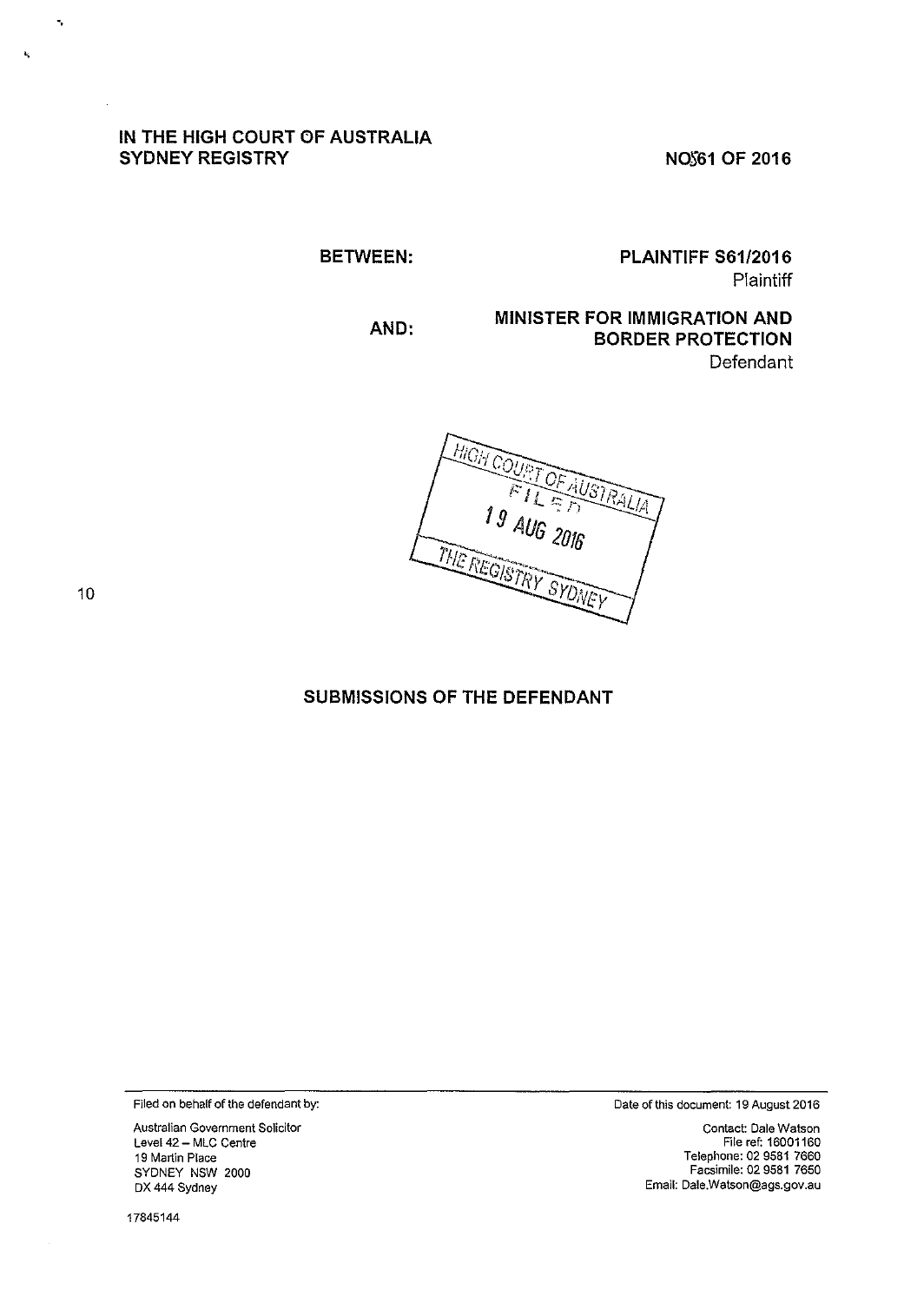## **PART I PUBLICATION**

1. These submissions are in a form suitable for publication on the internet.

## **PART 11 ISSUES**

.·

X

2. The issues are identified in the questions stated in the special case filed 13 July 2016 **(SC).** Abbreviations adopted in the special case are adopted in these submissions. The special case book is referred to as "SCB".

## **PART Ill SECTION 788 OF THE JUDICIARY ACT 1903 (CTH)**

3. No notice is required pursuant to s 788 of the Judiciary Act 1903 (Cth).

## **PART IV FACTS**

10 4. The facts are set out in the special case.

## **PART V LEGISLATIVE PROVISIONS**

5. In addition to the relevant legislative provisions identified in the plaintiff's submissions filed 25 July 2016 **(plaintiff's submissions),** the Minister relies on the legislative provisions in Annexure A.

## **PART VI ARGUMENT**

## **SUMMARY**

- 6. In summary, the Minister submits as follows:
	- A. The words "have regard to the order set out in section 8" in section 7 of Direction 62 are, when read in the context of the Direction as a whole, to be construed as obliging delegates of the Minister to follow the order of priority set out in section 8.
		- B. So construed, Direction 62 is not a legislative instrument. lt was therefore not required to be registered.
		- C. So construed, Direction 62 is not inconsistent with the Migration Act in either of the respects alleged by the plaintiff.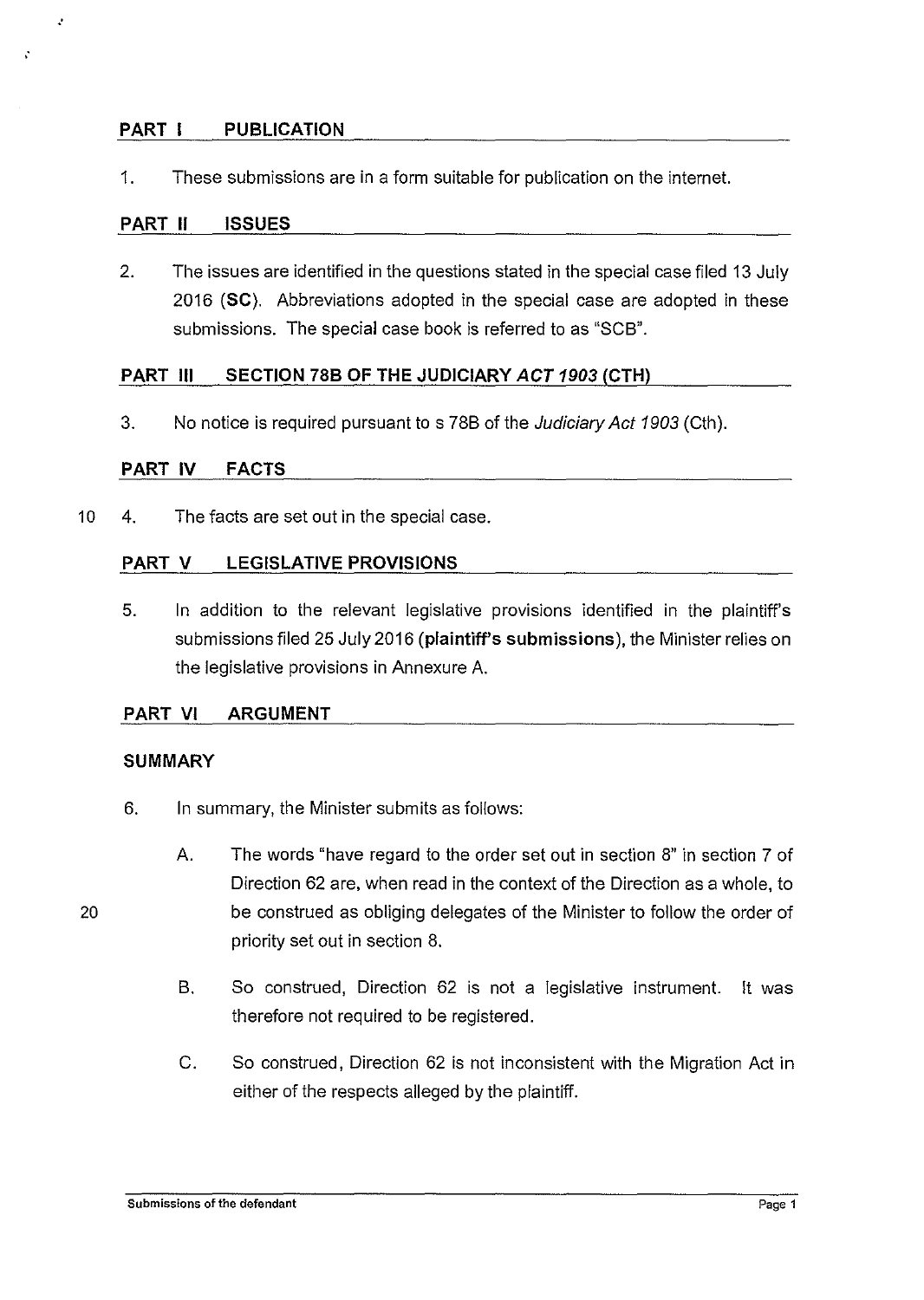## **A. CONSTRUCTION OF THE DIRECTION**

## **(a) The issue**

.·

- 7. The question of construction of Direction 62 is the subject of Question 2 in the special case (SC [95]). it is convenient to address this question before the other questions, as the plaintiff accepts that, if the Direction is construed as he contends, the other questions in the special case do not arise (plaintiff's submissions [8]-[11], [29], [78]).
- 8. The question of construction of Direction 62 centres on section 7 of the Direction (SCB 102). It says that delegates are to "have regard to" the order set out in section 8. lt does not say that delegates are to "follow" or "adopt" the order set out in section 8. lt may be accepted that the expression "have regard to" is often used to indicate a matter which a decision-maker need only consider, as opposed to a matter which the decision-maker must treat as determinative. The question of construction is whether that is the meaning of the phrase in the context in which it is used in section 7.

## **(b) Applicable principles**

- 9. As with the construction of all written instruments, Direction 62 is *prima facie* to be given its natural and ordinary meaning, when read as a whole.'
- 10. Whether or not Direction 62 is a legislative instrument, the principles of 20 construction in the Acts Interpretation Act 1901 (Cth) apply.' Thus, the interpretation that would best achieve the purpose or object of Direction 62 is to be preferred to each other interpretation (s 15AA). Further, consideration may properly be given to extrinsic material, at least if the meaning of Direction 62 is ambiguous (s 15AB).

## (c) **Submissions**

11. Contrary to plaintiff's submissions [26], the expression "have regard to" may be used to identify exhaustively or exclusively the matters which may be

<sup>&#</sup>x27; Metropolitan Gas Go v Federated Gas Employees' Industrial Union ( 1925) 35 CLR 449 at 455 per Isaacs and Rich JJ; Re Media, Entertainment & Arts Alliance; Ex parte Hoyts Corp Pty Ltd (1993) 178 CLR 379 at 386-387 per Mason CJ, Brennan, Dawson, Toohey, Gaudron and McHugh JJ; Adams v Lambert (2006) 228 CLR 409 at [21] per curiam.

<sup>&</sup>lt;sup>2</sup> Acts Interpretation Act 1901 (Cth), s 46(1); Legislation Act 2013 (Cth), s 13(1).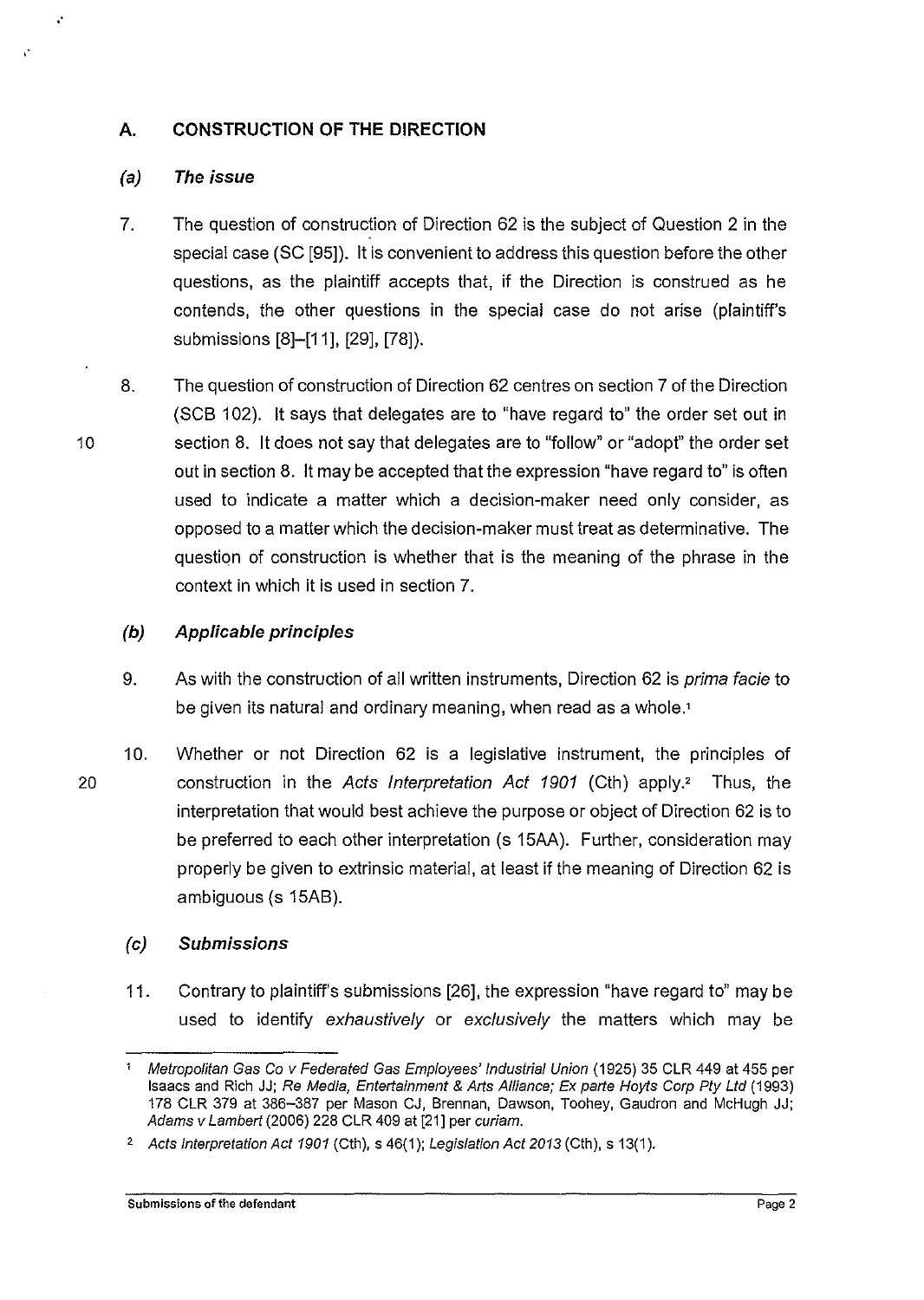considered. Thus, the House of Lords observed in R (Heffernan) v Rent Service' that "[!]he words 'having regard to', as a matter of language, may or may not be exclusive: whether they are or not inevitably depends on their context." The reference to "contexf' is consistent with the applicable principles referred to in paragraphs 9 and 10 above. The House of Lords concluded in that case that the words "having regard to" stated, exhaustively, the matters to which regard was permitted. There are Australian authorities taking the same approach.<sup>4</sup>

- 12. For the following reasons, the Minister submits that the words "have regard to" in section 7 of Direction 62 should be construed as stating exhaustively or 10 exclusively the matters which delegates are permitted to consider, meaning that in determining the order in which applications will be considered delegates are permitted to consider only the order set out in section 8 (which is the same as saying that they are required to follow that order).
- 13. First, as plaintiff's submissions [27]-[28] tacitly acknowledge, a construction of this kind is suggested by section 9 (SCB 103). If delegates were free to have regard to matters other than the order of priority specified in section 8, and to depart from that order of priority if they considered it appropriate to do so, there would have been no need for section 9(1) to permit them to do so in cases of special circumstances of a compelling or compassionate nature. Reading 20 Direction 62 as a whole, the Court should lean in favour of a construction which gives section 9(1) work to do.'
	- 14. lt may be accepted that, even on the plaintiff's construction, section 9(1) is not entirely otiose: it requires consideration of special circumstances of a compelling nature. However, if delegates were free to depart from the order set out in section 8, it is difficult to see how such circumstances could be permissibly

..

<sup>3</sup> [2008]1 WLR 1702 (HL) at [66] per Lord Neuberger (with whom Lord Hope and Lord Scott agreed).

<sup>4</sup> See, eg, Andrews v Diprose (1937) 58 CLR 299 at 313 per Evatt J (dissenting); Howard Hargrave Pty Ltd v Penrith Municipal Council (1958) 3 LGRA 260 (LVCNSW); Coulson v Shoalhaven Shire Council (1974) 29 LGRA 166 at 170 (NSWSC) per Helsham J; Re Bundy & Department of Housing & Construction (1980) 2 ALD 735 {AAT) at 744-749 per Member Hall; Re BHP Petroleum Ply Ltd & Minister for Resources (1993) 30 ALD 173 (AAT) at 180 per curiam.

See, eg, Project Blue Sky Inc v Australian Broadcasting Authority (1998) 194 CLR 355 at 382 [71] per McHugh, Gummow, Kirby and Hayne JJ. While this passage was stated in the context of the construction of legislation, the presumption against surplusage has long been stated in the context of written instruments generally: see, eg, Hayne v Cummings (1864) 16 CB (NS) 421 at 427 per Byles J [143 ER 1191]; Re Strand Music Hall Co Ltd (1865) 35 Beav 153 at 159 per Romilly MR [55 ER 853].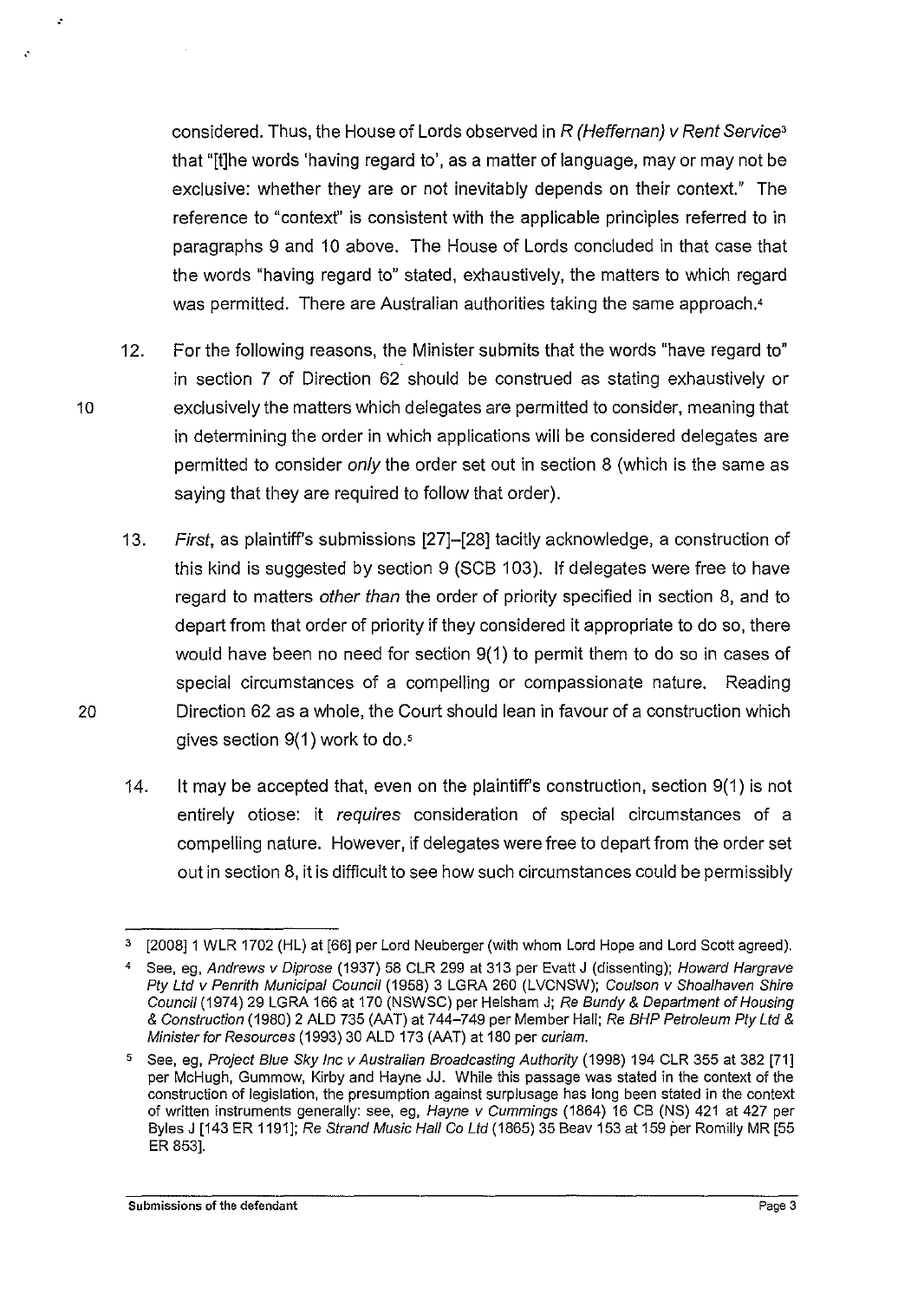ignored if asserted. That being so, the plaintiff's construction does, in substance, render section 9(1) otiose.

- 15. Secondly, and related to the first point, if delegates were free to depart from the order of priority specified in section 8, the disapplication of section 9(1) by section 9(2) in cases of, inter alia, applications sponsored by UMAs would do little work. Notwithstanding that section 9(1) is specifically dis-applied in such cases, delegates would nonetheless be free to take into account special circumstances of a compelling or compassionate nature even in such cases.
- 16. Again, it may be accepted that, on its face, section 9(2) is not rendered entirely 10 otiose: its effect would be that delegates would be permitted, but not required, to consider special circumstances of a compelling nature in cases of applications sponsored by UMAs. However, as noted above, it is difficult to see how special circumstances of a compelling nature could permissibly be ignored if asserted. That being so, the plaintiff's construction does, in substance, render section 9(2) otiose. Further, it does not involve a natural reading of section 9(2), which is fairly obviously intended to specify cases in which the order of priority set out in section 8 must be followed strictly.
- 17. Thirdly, it may be noted that section 9(1) provides that delegates are to "take into account" special circumstances of a compelling or compassionate nature. 20 Plainly, that means that such circumstances are to be considered by delegates, not that they are to be determinative: if it were otherwise, such circumstances, when established, would in all cases displace the order set out in section 8. it is significant that the words used in section 9(1) ("take into account") are different from the words used in section 7 ("have regard to"). The use of different words suggests that they have a different meaning.•
- 18. Fourthly, construing section 7 as specifying the order of priority in section 8 as the only matter which may be considered best gives effect to the purpose of Direction 62, in accordance with s 15AA of the Acts Interpretation Act. That purpose, as revealed by the Preamble in section 5 (SCB 99), was to align the 30 order in which delegates consider and dispose of Family Stream visa

See, eg, Commr of Taxes (Vic) v Lennon (1921) 29 CLR 579 at 590 per Higgins J; King v Jones (1972) 128 CLR at 266 per Gibbs J. Again, while these passages were stated in the context of the construction of legislation, the proposition has long been stated as applying to written instruments generally: see, eg, Had/ey *v* Perks (1866) LR 1 QB 444 at 457 per Blackburn J.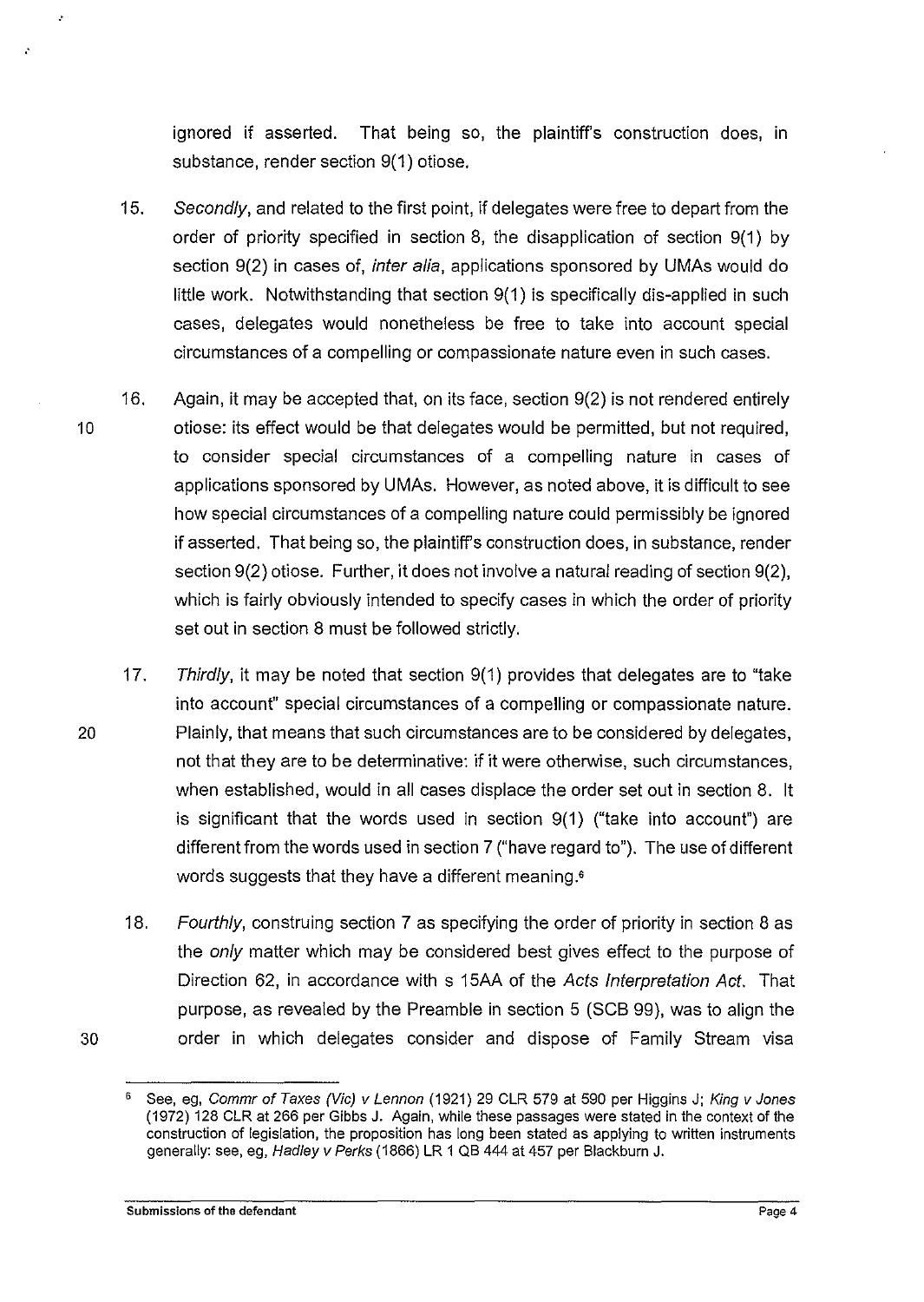applications with the order of priority determined by the Government, consistently with its policy intentions, as set out in section 8. That purpose would not be as well achieved if in every case it was open to delegates to depart from the order of priority set out in section 8.

- 19. Fifthly, in light of the matters above, the words "having regard to" in section 7 of Direction 62 are, at the least, ambiguous. That being so, s 15AB of the Acts Interpretation Act authorises consideration of the submission to the Minister which preceded the making of the Direction (SCB 93). The submission reveals clearly that the purpose of the Direction was to give the lowest processing 10 priority to visa applications where the sponsor is a UMA who holds a permanent visa (see at [2], [5] (SCB 94-95)). Again, that purpose is best given effect if the Direction is construed as the Minister contends.
	- 20. Sixthly, a construction of Direction 62 that permitted delegates to depart from the order set out section 8 in every case would not serve the public interest in consistency of administrative decision-making. As this Court acknowledged in Plaintiff M64 v Minister for Immigration and Border Protection:<sup>7</sup>

Policy guidelines like the priorities policy promote values of consistency and rationality in decision-making, and the principle that administrative decision-makers should treat like cases alike. In particular, policies or guidelines may help to promote consistency in "high volume decision making", such as the determination of applications for Subclass 202 visas.

21. For the reasons below, the construction of Direction 62 for which the Minister contends does not render that Direction invalid. Accordingly, contrary to plaintiff's submissions [28], there is no occasion for recourse to the presumption in favour of a construction of an instrument which would render it valid, rather than invalid.

## **(d) Conclusion as to Question 2**

22. lt follows that Direction 62 should be construed as the Minister contends. The 30 order set out in section 8 is, pursuant to section 7, the only matter to which delegates may permissibly have regard. They must follow it. Question 2 should therefore be answered "Yes", and the other questions must be addressed.

20

..

..

<sup>7</sup>(2015) 90 ALJR 197 at [54] per French CJ, Bell, Keane and Gordon JJ; (2015) 327 ALR 8.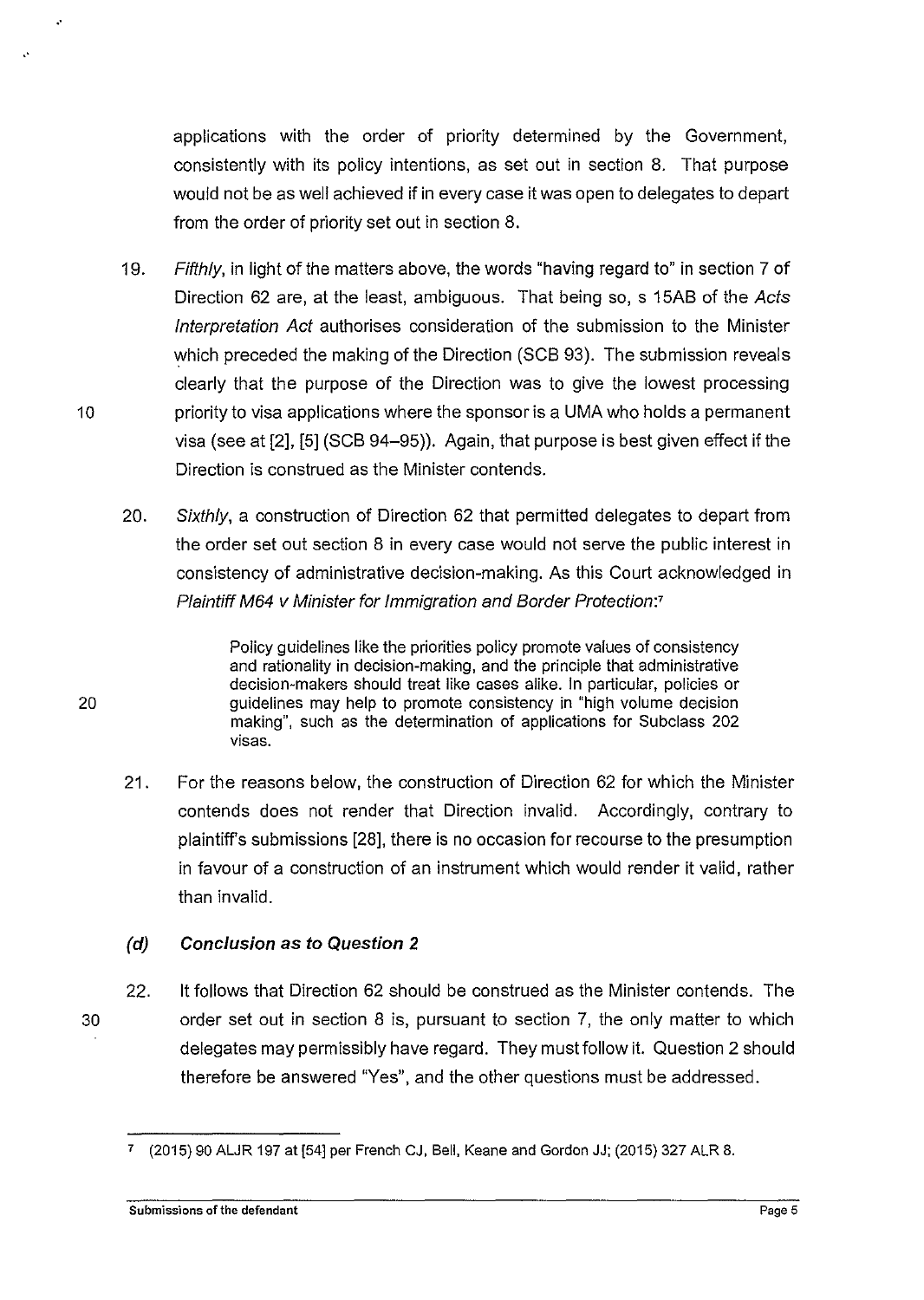## **B. LEGISLATIVE INSTRUMENT**

## (a) **The issue**

..

..

- 23. Question 1 in the special case is whether Direction 62 is a "legislative instrument" under the legislation now titled the Legislation Act 2003 (Cth). At the time Direction 62 was made, the Act was called the Legislative Instruments Act. The name of the Act was changed, and other amendments made to the Act, commencing 5 March 2016.•
- 24. The relevance of Question 1 is that s 31(1) of the Legislative Instruments Act provided:
- A legislative instrument that is required to be registered under Division 2 is not enforceable by or against the Commonwealth, or by or against any other person or body, unless the instrument is registered.

The reference to the instrument being "registered" was to the instrument being registered on the Federal Register of Legislative Instruments (s 4(1 )}.

25. In place of the above provision, s 15K(1) of the Legislation Act now provides:

A legislative instrument is not enforceable. by or against any person (including the Commonwealth) unless the instrument is registered as a legislative instrument.

The reference to the instrument being "registered" is to the instrument being 20 registered on the Federal Register of Legislation, which is the successor to the Federal Register of Legislative Instruments.

- 26. Direction 62 was not registered on the Federal Register of Legislative Instruments and has not been registered on the Federal Register of Legislation.
- 27. For the following reasons, Direction 62 was not (under the Legislative Instruments Act) and is not (under the Legislation Act) a legislative instrument. it follows that it was not required to be registered pursuant to the former Act, and is not required to be registered pursuant to the current Act.

<sup>&</sup>lt;sup>8</sup> Acts and Instruments (Framework Reform) Act 2015 (Cth).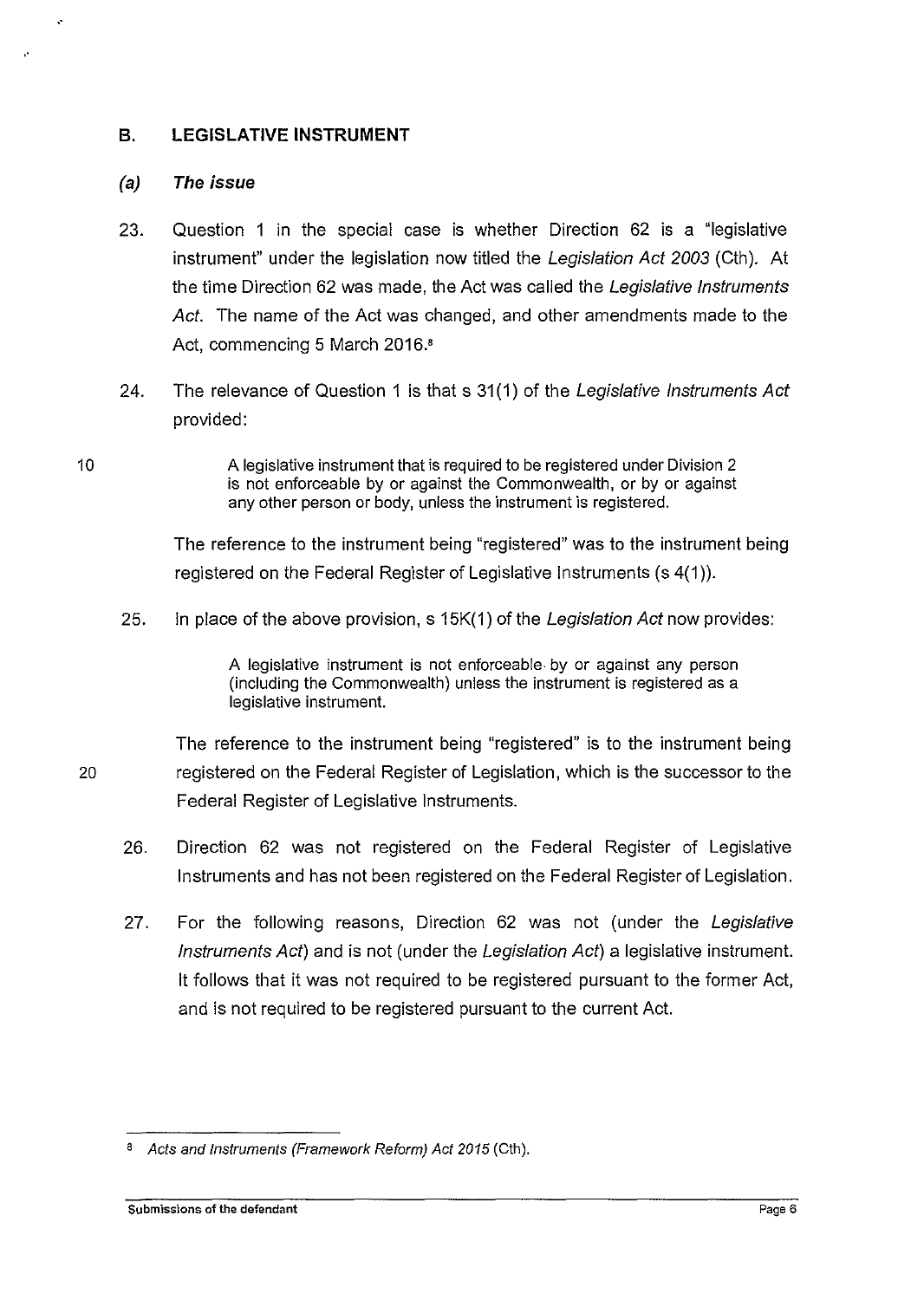## **(b) Legislative Instruments Act**

- 28. The expression "legislative instrument" in the Legislative Instruments Act was defined in s 4(1) to have the meaning given by s 5 but, relevantly, to exclude instruments declared not to be legislative instruments under s 7.
- 29. Section 5(1) provided that, to be a legislative instrument, an instrument must be of a "legislative character" and s 5(2) provided that an instrument was taken to be of a legislative character if:
	- (a) it determines the law or alters the content of the law, rather than applying the law in a particular case; and
	- (b) it has the direct or indirect effect of affecting a privilege or interest, imposing an obligation, creating a right, or varying or removing an obligation or right.
- 30. The kinds of matters relevant to whether an instrument is of a "legislative character" have been considered in previous cases in the Federal Court.' Suffice to say that, in the case of Direction 62, they point in different directions.
- 31. The plaintiff does not rely on any analysis of these factors. Rather, he submits that Direction 62 fell within s 5(2) (plaintiff's submissions [79], [81]-[83]). That submission is open to doubt. If a direction of the kind found in Direction 62 was 20 given in the instrument of delegation to an individual delegate (as is permitted by s 496(1A) of the Migration Act) it would clearly involve an application of the law in a particular case. it plainly would not "determine the law", or "alter the content of the law". it is not apparent why such a direction, if given to delegates generally, would be of a different character.
	- 32. it is not necessary for the Court to decide this issue, because s 7 provided that an instrument was not a legislative instrument for the purposes of the Legislative Instruments Act if it was included in the table contained ins 7. Item 21 of the table was: "Instruments that comprise, in their entirety, directions to delegates".
- 33. On its terms, item 21 applies to Direction 62. Direction 62 can accurately be 30 described as an instrument which, in its entirety, comprises a direction only to delegates of the Minister. In that regard, it is noteworthy that section 4(3) of

<sup>&</sup>lt;sup>9</sup> See, eg, Visa International Service Association v Reserve Bank of Australia (2007) 131 FCR 300 at [592]-[593], summarising the analysis in RG Capital Radio Ltd v Australian Broadcasting Authority (2001) 113 FCR 185 (FC).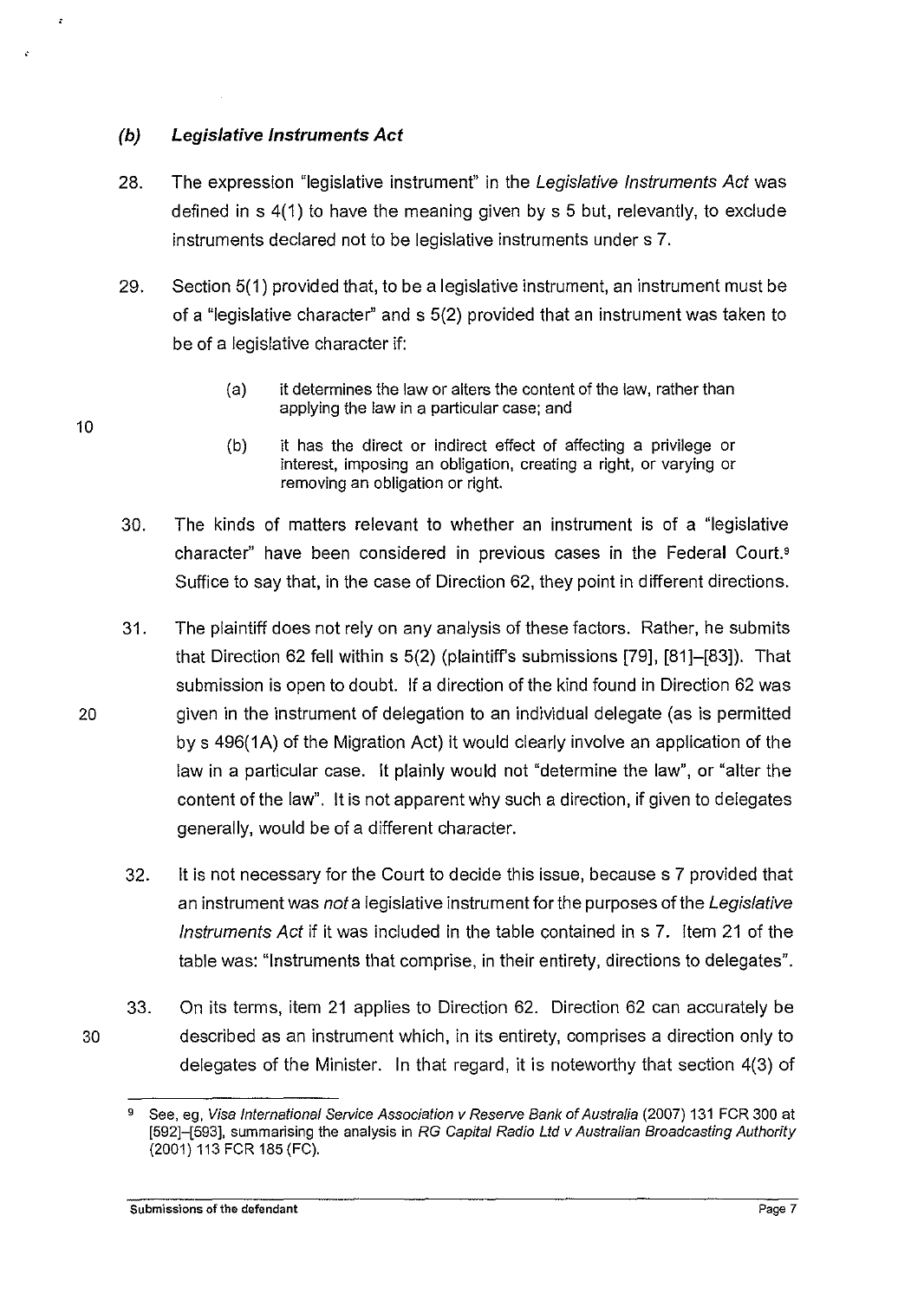Direction 62 expressly provides (SCB 99) that Direction 62 does not apply to the Migration Review Tribunal or the Administrative Appeals Tribunal, which are not "delegates".'•

34. Accordingly, irrespective of whether Direction 62 was of a "legislative character" within the meaning of  $s$  5(1), or was deemed to be so by  $s$  5(2), by force of item 21 of the table ins 7, it was not a "legislative instrument" for the purposes of the Legislative Instruments Act.

## (c) **Legislation Act**

35. The provisions of the Legislation Act are somewhat different from those of the 10 Legislative Instruments Act. Section 8 defines what instruments are "legislative instruments". The reference to instruments of a "legislative character" has been omitted. Instead,  $s \frac{8(4)}{b}$  relevantly provides that an instrument is a "legislative" instrument" if any provision of the instrument:

- (i) determines the law or alters the content of the law, rather than determining particular cases or particular circumstances in which the law, as set out in an Act or another legislative instrument or provision, is to apply, or is not to apply; and
- (ii) has the direct or indirect effect of affecting a privilege or interest, imposing an obligation, creating a right, or varying or removing an obligation or right.
- 36. The plaintiff relies on this provision (plaintiff's submissions [79], [81]-[83]), which is closely analogous to s 5(2) of the Legislative Instruments Act. For the reasons addressed above in relation to s 5(2), it is doubtful that the provision applies.
- 37. However, it is again not necessary to pursue this issue, because s 8(6)(b) of the Legislation Act provides that an instrument is not a legislative instrument if it is "prescribed by regulation for the purposes of this paragraph".
- 38. The exemption previously provided by item 21 of the table contained in s 7 of the Legislative Instruments Act is now prescribed, pursuant to s 8(6}(b) of the 30 Legislation Act, by item 2 of the iable in reg 6( 1) of the Legislation (Exemption and Other Matters) Regulation 2015 (Cth}. it excludes from the definition of legislative instrument: "An instrument that is a direction to a delegate".

<sup>&</sup>lt;sup>10</sup> cf Uelese v Minister for Immigration and Border Protection [2016] FCA 348 at [58].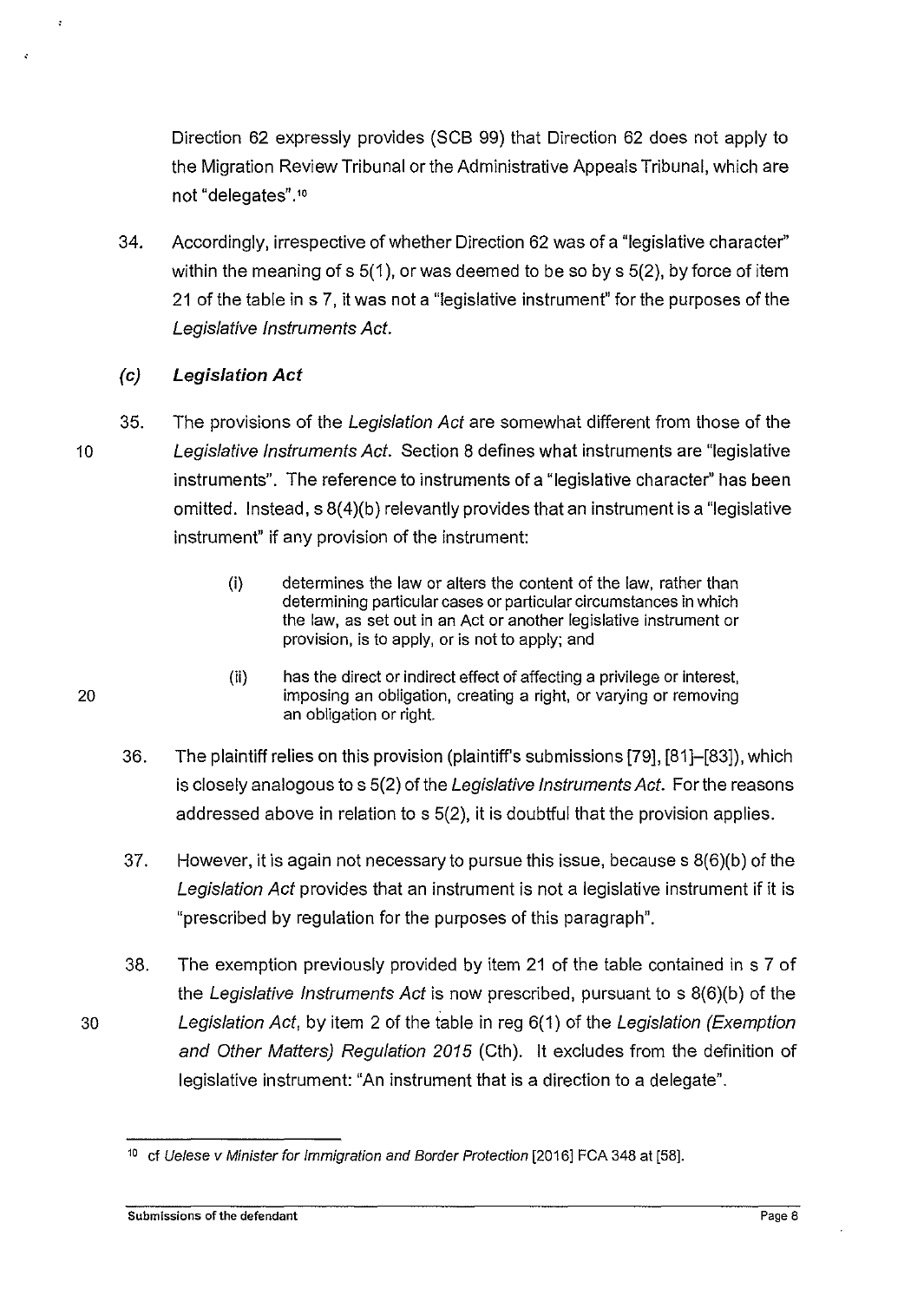39. While the wording is a little different from its predecessor, the relevant Explanatory Statement<sup>11</sup> makes clear that it was to replace the previous item 21:

Item 2 is an instrument that is a direction to a delegate. This item preserves the exemptions in item 21 of the table in subsection 7(1} of the Legislative Instruments Act. The phrase "comprise, in their entirety" has been omitted from the text, as it is no longer needed due to the general clarification in subsection 6(2), which states that instruments do not fall within the classes of exempt instruments where they have effect other than as provided in the item or any other item of the table. Similar 10 to item 1, this type of instrument is also administrative in character. This exemption is a companion measure to item 1.

- 40. Having regard to the purpose of this exemption to replace the previous item 21, nothing turns on the fact that the previous item 21 was expressed in the plural ("directions") and the new item 2 is expressed in the singular ("direction"). In any event, that difference is explained by the focus in  $s(4)(b)$  of the Legislation Act upon the effect of any "provision" of an instrument (as opposed to the previous focus on the instrument as a whole) and, consistently with this, the general approach in reg 6 to state exceptions in the singular. The general rule that the singular is to be read as including the plural applies.<sup>12</sup> (It may be noted 20 that, as explained in the Explanatory Statement, items 1 and 2 of the table in reg 6(1) then work harmoniously together: the first covers directions to delegates within instruments of delegation and the second covers all other directions to delegates.)
	- 41. Accordingly, just as the previous item 21 applied to Direction 62, the new item 2 likewise applies to that Direction. In this light, as was the case under the Legislative Instruments Act, Direction 62 is exempted from the definition of "legislative instrument" under the Legislation Act, and is not required to be registered.

## **(d) Conclusion as to Question 1**

30 42. it follows that Direction 62 is not a legislative instrument. Question 1 should therefore be answered "No".

.·

<sup>11</sup> Explanatory Statement to the Legislation (Exemptions and Other Matters) Regulation 2015 (Cth), Select Legislative Instrument No 158, 2015.

<sup>12</sup>Legislation Act 2013 (Cth), s 13(1 ); Acts Interpretation Act 1901 (Cth), s 23.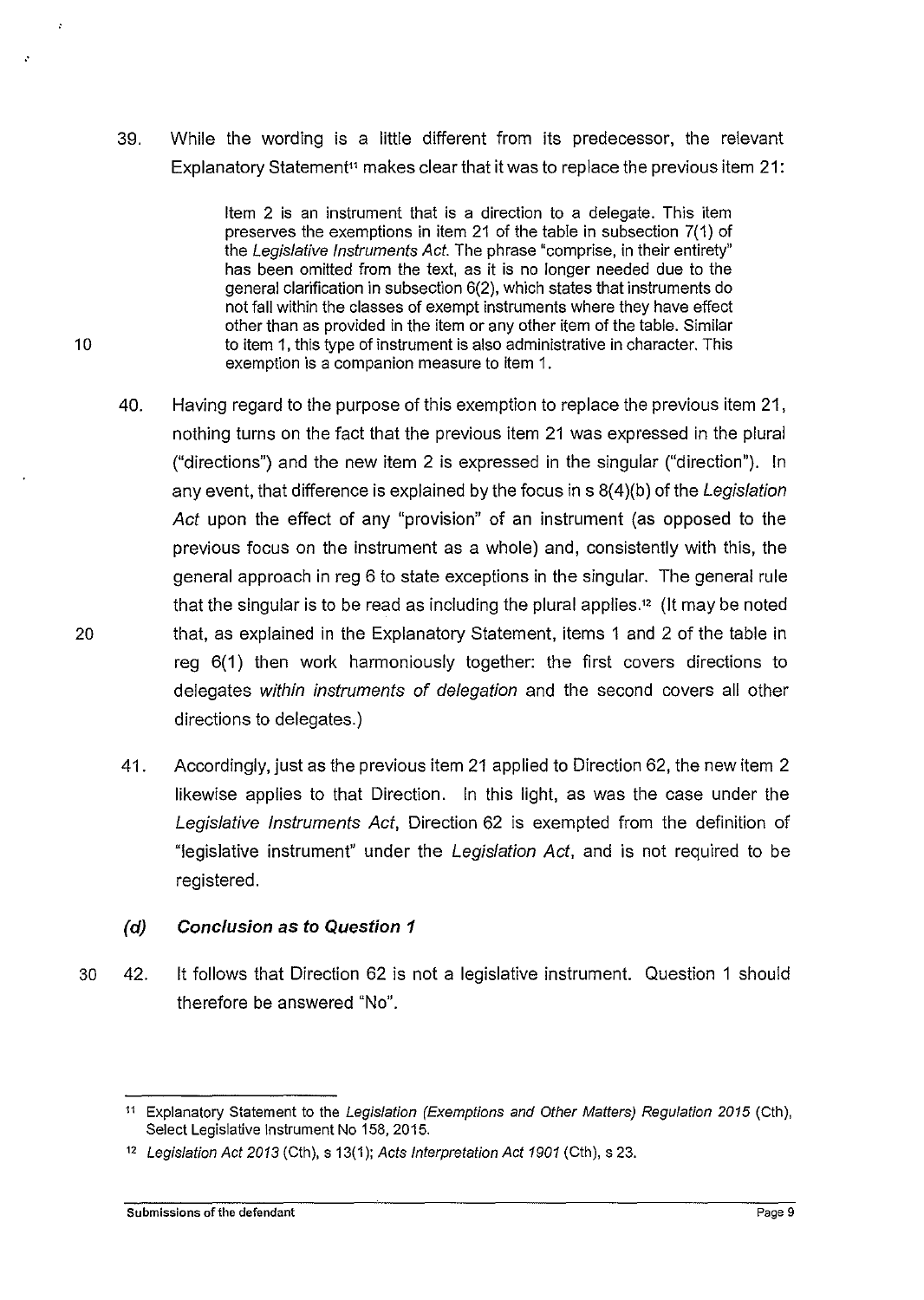## (e) **Section 499(2A) of the Migration Act**

 $\ddotsc$ 

- 43. If, contrary to the submissions above, the Court concludes that Direction 62 was, or is, a legislative instrument, a separate question arises as to how s 31(1) of the Legislative Instruments Act, and now s 15K(1) of the Legislation Act, interact with s 499(2A) of the Migration Act. Section 499 relevantly provides:
	- (1) The Minister may give written directions to a person or body having functions or powers under this Act if the directions are about:
		- (a) the performance of those functions; or
		- (b) the exercise of those powers.
	- (2A) A person or body must comply with a direction under subsection  $(1).$
- 44. The Minister submits that the effect of this provision is that delegates are required to follow Direction 62 even if, on their terms, s 31(1) of the Legislative 20 Instruments Act, and now s 15K(1) of the Legislation Act, provide that it is "not enforceable".
- 45. Section 499(2A) predated both the Legislative Instruments Act and the Legislation Act. However, the latter Acts should not be regarded as impliedly repealing s 499(2A) merely because they are later in time. To the contrary, there is a strong presumption against that result.<sup>13</sup> Implied repeal "requires that actual contrariety be clearly apparent and that the later of the two provisions be not capable of sensible operation if the earlier provision still stands"." That is not the position here, as the provisions are to be reconciled by construing the general terms of the Legislative Instruments Act and the Legislation Act as 30 subject to the very specific and targeted terms of s 499(2A) of the Migration Act.
	- 46. it follows that, even if Question 1 were answered favourably to the plaintiff, it would not lead to the grant of any relief to the plaintiff. Direction 62 would remain

10

..

<sup>&</sup>lt;sup>13</sup> See, eg, South Australia v Tanner (1989) 166 CLR 161 at 171 per Wilson, Dawson, Toohey and Gaudron JJ; Shergold v Tanner (2002) 209 CLR 126 at [34] per curiam; Ferdinands v Commissioner for Public Emp/oyment(2006) 225 CLR 130 at [4] per Gleeson CJ, [18] per Gummow and Hayne JJ, [110] per Kirby J.

<sup>&</sup>lt;sup>14</sup> Minister for Immigration and Multicultural and Indigenous Affairs v Nystrom (2006) 228 CLR 566 at [48] per Gummow and Hayne JJ.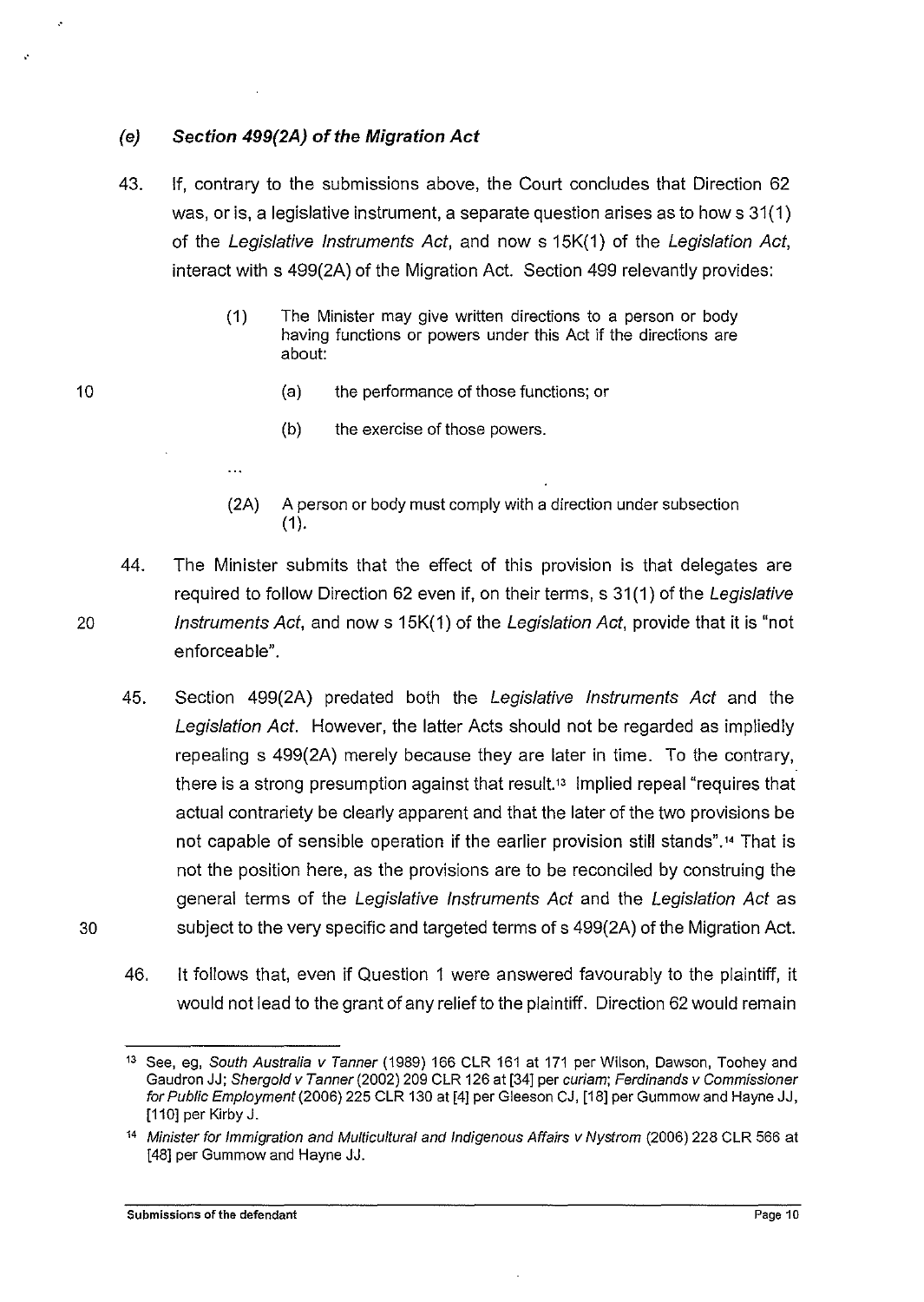binding on delegates by reason of s 499(2A). Accordingly, regardless of the answer to Question 1, so far as Question 4 concerns the enforceability (as opposed to validity) of Direction 62, Question 4 should be answered adversely to the plaintiff (cf plaintiff's submissions [87]).

## **C. VALIDITY**

47. The plaintiff impugns the validity of Direction 62 on the basis that it is inconsistent with the Migration Act in two respects: first, it is said to be inconsistent with the Minister's obligation under the Migration Act to consider and determine each Family Stream visa application within a reasonable time 10 from the making of the application; secondly, it is said to be inconsistent with s 51(1) of the Migration Act. Neither submission should be accepted.

## (a) **Reasonable time**

- 48. This part of the plaintiffs case depends on three arguments:
	- ( 1) lt is implicit in the obligation to determine visa applications within a reasonable time that delegates can have regard to the circumstances of the case, as that is necessary to identify what is a reasonable time. Direction 62 precludes delegates from having regard to such circumstances (plaintiffs submissions [54]-[56)).
- (2} The right to insist upon performance of the duty to determine a visa 20 application is contingent only upon the effluxion of time. However, Direction 62 makes processing of a Family Stream visa application sponsored by a UMA contingent upon the UMA attaining Australian citizenship (plaintiff's submissions [57]-[60]}.
	- (3} In some cases, the effect of Direction 62 is likely to be to cause unreasonable delay in the processing of Family Stream visa applications (plaintiff's submissions [61]-[73]}.
- 49. Before considering these arguments, it is necessary to address the operation of Direction 62 and the way it relates to the obligation cast upon the Minister by the Migration Act to consider and dispose of all visa applications within a 30 reasonable time.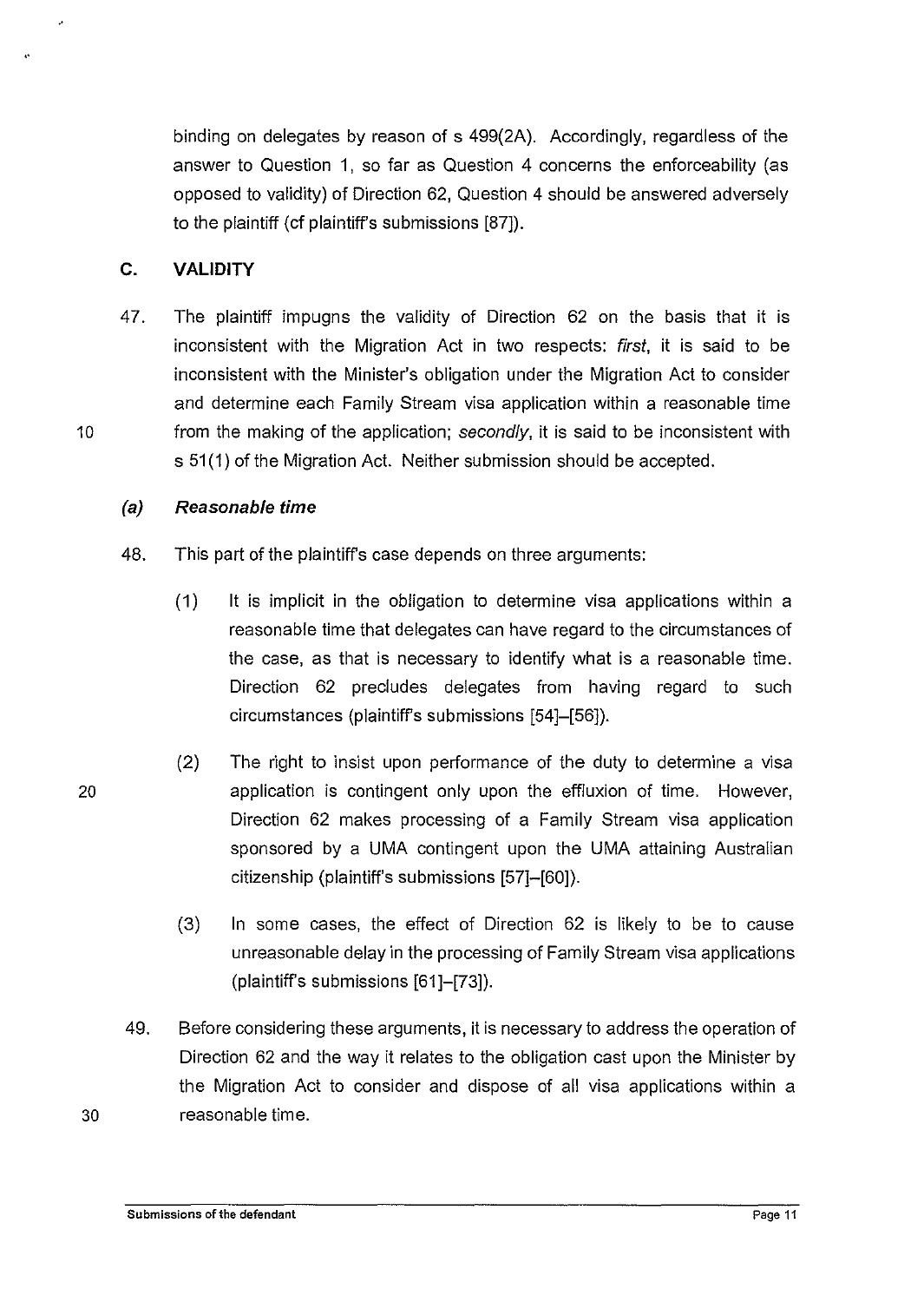#### The Minister's position

,.

50. The obligation to determine visa applications within a reasonable time was identified by this Court in Plaintiff S297/2013 v Minister for Immigration and Border Protection*15* in the following terms:

The duties of the Minister to consider a valid application for a visa of a class other than a protection visa and to make a decision granting or refusing such a visa are, by implication, to be performed within a reasonable time. Section 51(2) acknowledges that implication in providing that the fact that an application has not been considered or 10 disposed of, when a later application has, "does not mean that the consideration or disposal of the earlier application is unreasonably delayed". What amounts to a reasonable time is ultimately for determination by a court, on an application for mandamus against the minister under s 75(v) of the Constitution or equivalent statutory jurisdiction, having regard to the circumstances of the particular case within the context of the decision-making framework established by the Act.

- 51. Reading s 51 (1) of the Migration Act together with the rest of the Act, the Minister accepts that his power to determine applications in the order in which 20 he or she considers appropriate is subject to the overriding requirement that all applications are considered and disposed of within a reasonable time (plaintiff's submissions [50]-[53]). Likewise, where the power to determine the order in which applications are considered and disposed of is delegated, delegates are subjected by the Act to the overriding requirement that all applications are considered and disposed of within a reasonable time. lt follows that the Minister accepts that a direction pursuant to s 499(1) (or indeed s 496(1A)) cannot validly require a delegate to delay consideration and disposition of a particular application beyond a reasonable time.
- 52. Accordingly, the Minister accepts that Direction 62 cannot validly operate so as 30 to cause the consideration and disposition of any application to be delayed beyond a reasonable time. If the Direction had that effect in the case of a particular application, it could not validly apply to that application once the point of unreasonable delay was reached.
	- 53. lt may be accepted that Direction 62 is capable of having that operation. However, it does not follow that it will always have that operation, or that it can

<sup>15</sup> (2014) 255 CLR 179 at [37] per Crennan, Bell, Gageler and Keane JJ.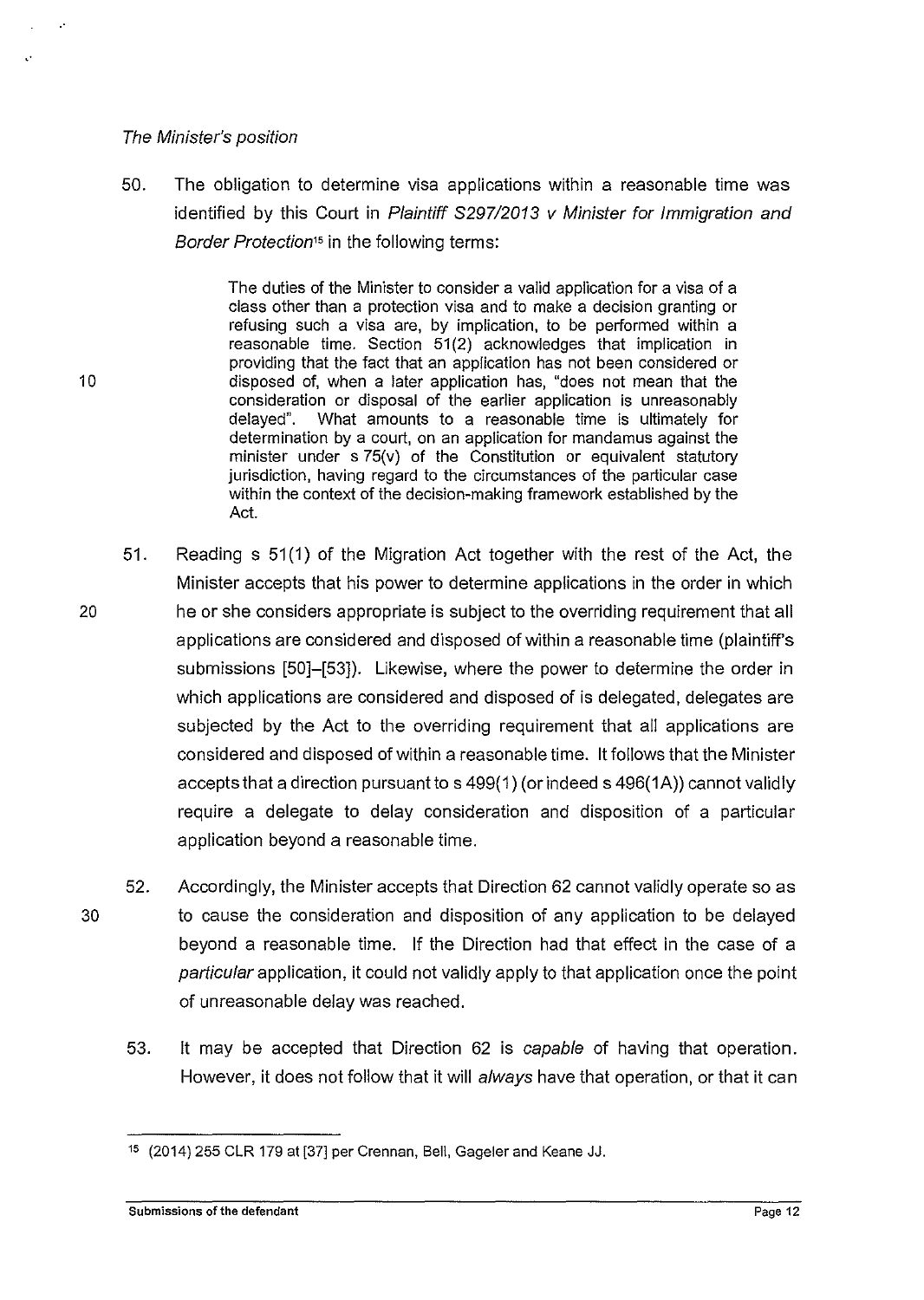be determined, in advance, that it will have that operation in the case of any particular application. The time taken to consider and dispose of visa applications varies dramatically and is highly dependent on the circumstances (SC [52]-[55]). Relevant circumstances that affect the time that will be a reasonable time to determine an application include: the Government's plan as to the total number and mix of visas that will be granted each year in the nonhumanitarian program (noting that "[d]emand for places in the Family Stream each financial year is consistently higher than the number of places" (SC [20]) and noting also that the financial cost of adding more Family Stream places is 10 considerable16) (SC [18]-[20], [27]); the number of staff allocated to process visas of different kinds and the geographic location of those staff (SC [31 ]); the time taken for checks to be undertaken by external agencies, to address concerns about identity or authenticity of documents and to conduct interviews (the timing of which can be affected by safety considerations) (SC [32], [54]); and the "particularly high level of complexity and delay associated with Family Stream applications from the families of UMAs" (SC [33]). There are also wide variations in the time taken for conferral of Australian citizenship that may impact on the operation of processing priorities (see SC [40]-[45]), although most applicants who are eligible are approved (SC [38]).

- 20 54. Given all these factors, even putting aside Direction 62, the processing of Family Stream visa applications sponsored by UMAs can take a considerable period of time. For instance, in the 2013-2014 and 2014-2015 financial years, at the Department's Dubai post (which is the relevant post for the visa applications sponsored by the plaintiff), a substantial number of finalised Partner (Provisional) (Class UF) visas took three years or more to process (SC [55]). In light of the complex of policy and operational factors bearing upon these processing times, the Court should be wary of an overbroad and abstract approach to the meaning of "reasonable time", divorced from the facts of any particular case. The case by case approach that was contemplated in the 30 passage quoted above from Plaintiff S297/2013 is more appropriate.
	- 55. The result is that, contrary to the plaintiff's position, the Court should not find that Direction 62 is wholly invalid. Rather, that Direction should be permitted to

,.

<sup>&</sup>lt;sup>16</sup> In FY 2013-2014, the Government budgeted for the provision of \$54.6 million over four years to address a planned increase of 4,000 family stream places: SC [25].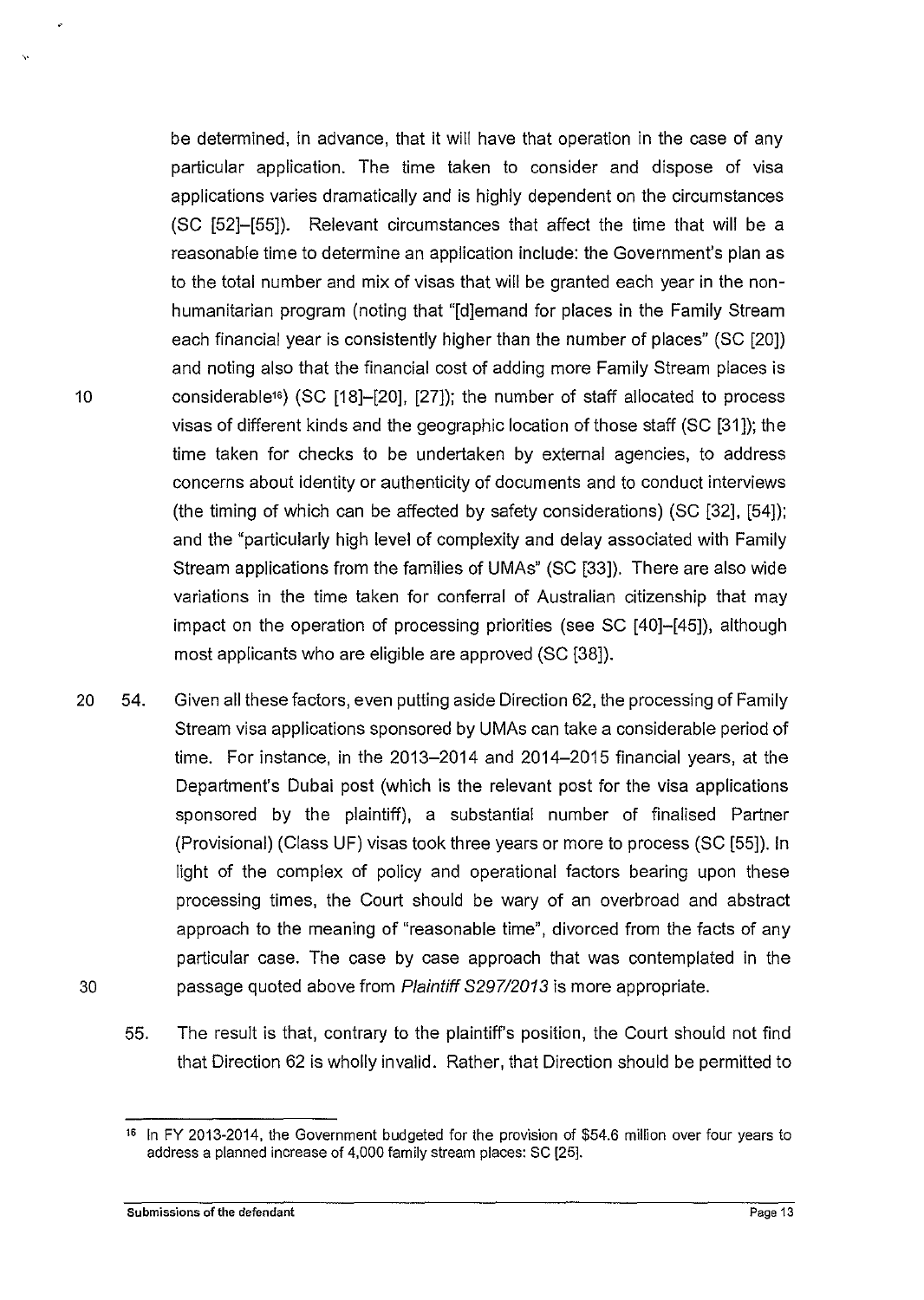operate where it validly can. Its valid operation would be severed from its invalid operation. If its operation in any given case would lead to the processing of a visa application taking longer than a reasonable time, Direction 62 would not operate.

- 56. There is no difficulty approaching the validity of Direction 62 in this way. To the contrary, it is required by s 46 of the Acts Interpretation Act 1901 (Cth)." The general reference to the "applications for Family Stream visas" to which the Direction purports to apply (see sections 4(1) (SCB 99) and 7 (SCB 102) must be read distributively as applying to all such applications where a reasonable 10 time has not yet passed. Given that the Direction concerns the order in which applications are to be considered and disposed of, and in light of the implied requirement of the Migration Act to consider and dispose of all applications within a reasonable time, the reading down is suggested by the subject matter and context." There is no positive indication from the Direction that it is to have either a full and complete operation or none at all,<sup>19</sup> and indeed there is no other reason to think such a result was intended. The mere fact that the reading down would require an inquiry of fact to determine whether the reading down would be engaged in any particular case is no impediment to such a reading down.'<sup>0</sup>
- 57. it follows that, in a case where the application of Direction 62 would lead to the 20 processing of a visa application taking longer than a reasonable time, the Direction has no application and decision-makers could, if necessary, be compelled by mandamus to decide a particular application notwithstanding that Direction. Because, however, whether the Direction will cause processing of a particular application to take an unreasonable time depends heavily on the particular features of that application, the question is not suited *to* a global answer of the kind sought by the plaintiff.
	- 58. it follows that Direction 62 can properly be applied by delegates unless and until an applicant submits that a reasonable time has elapsed. At that point. the

\.

<sup>&</sup>lt;sup>17</sup> To the extent that Direction 62 is, contrary to the submissions above, a legislative instrument, the same approach is required by s 13 of the Legislation Act.

<sup>&</sup>lt;sup>18</sup> Pidoto v Victoria (1943) 68 CLR 87 at 111 per Latham CJ; Victoria v The Commonwealth (Industrial Relations Act Case) (1996) 187 CLR 416 at 502 per Brennan CJ, Toohey, Gaudron, McHugh and Gummow JJ; Tajjour v New South Wales (2014) 254 CLR 508 at [52] per French CJ.

<sup>19</sup> Cam & Sons Pty Ltd v Chief Secretary (NSW) (1951) 84 CLR 442 at 454 per Dixon, Williams, Webb, Fullagar and Kitto JJ; Tajjour v New South Wales (2014) 254 CLR 508 at [169] per Gageler J.

<sup>20</sup> Tajjour v New South Wales (2014) 254 CLR 508 at [171]-[172] per Gageler J.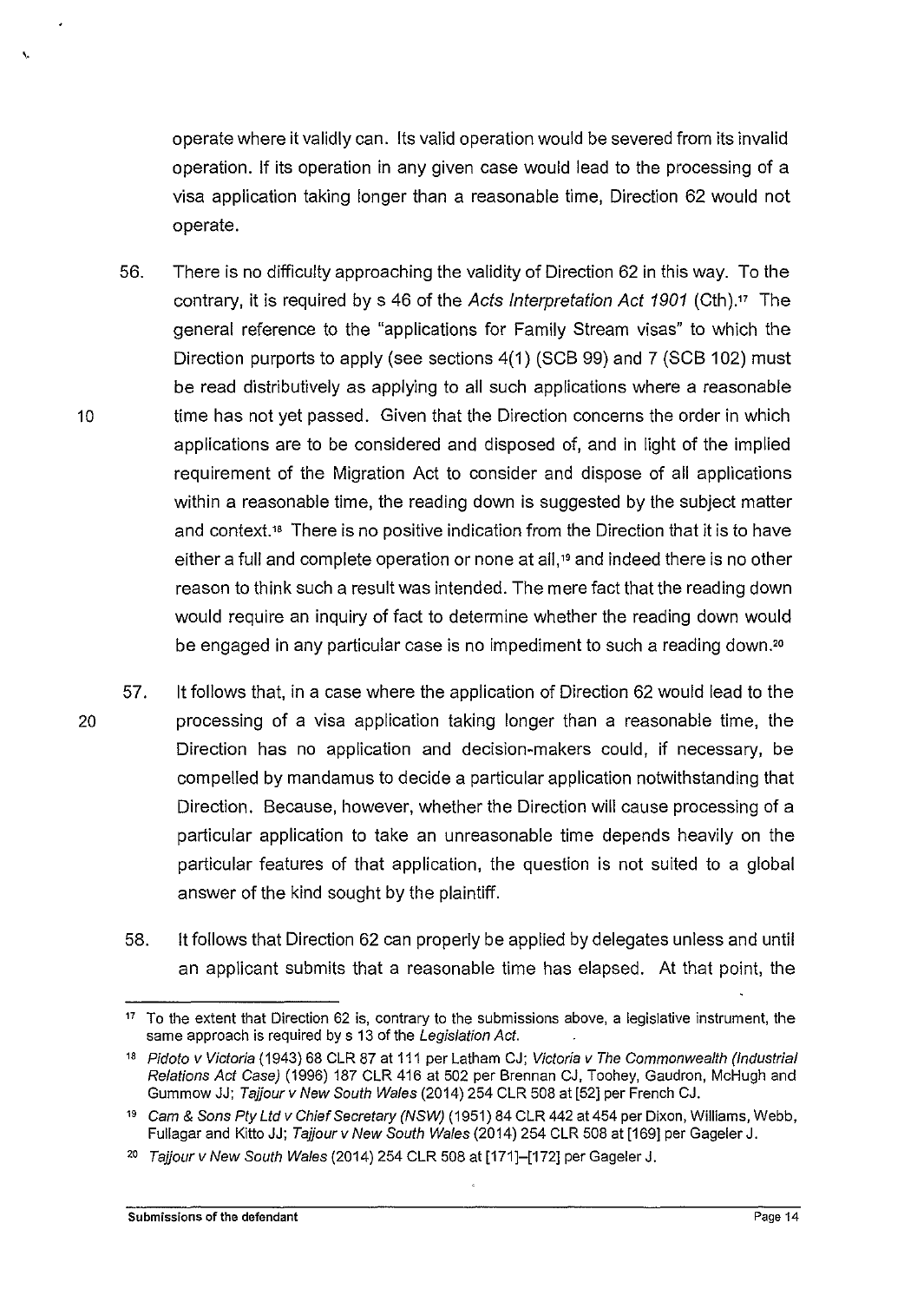delegate would be required to consider that submission. If the delegate accepts the submission, and on that basis concludes that Direction 62 cannot validly apply to the application in question, then the delegate would proceed to make a decision on the application. On the other hand, if the delegate decides that a reasonable time has not yet passed, the delegate would continue to apply Direction 62, and, if the applicant is not content with that decision, mandamus could be sought. But whatever decision is made, Direction 62 does not require an unreasonable time to be taken in processing any particular visa application, because to the extent it purported to do so it would be invalid. In those 10 circumstances, the Direction should not be held invalid in its entirety, but should be permitted to operate to set priorities within the outer boundary of the requirement to decide applications within a reasonable time.

59. Against this background, the plaintiff's submissions concerning the validity of Direction 62 largely fall away.

The plaintiffs first argument: Asserted requirement to have regard to the circumstances of the case

60. lt does not follow from the fact that all visa applications must be considered and disposed of within a reasonable time that delegates must be able to consider for themselves the order in which applications should be considered so that they 20 can personally decide whether or not a reasonable time has elapsed. Section 51(1) of the Migration Act expressly contemplates that "the Minister may consider and dispose of applications for visas in such order as he or she considers appropriate", and there is nothing in the Act that requires the Minister to delegate that power, let alone to delegate it to all of the same persons who hold delegations to decide applications for visas. As this Court said in Plaintiff S297, the question whether a reasonable time has been taken in respect of any given application is ultimately a matter to be judged by a court, in the event that it is alleged in proceedings that an unreasonable time has been taken. This is not a matter that needs to be assessed in every case by each individual 30 delegate. Consistently with s 51 (1 ), delegates must consider visa applications in such order as is determined in any directed by the Minister pursuant to s 499(1), provided only that compliance with that direction will not cause a particular application not to be decided within the outer boundary set by the need to decide applications within a reasonable time.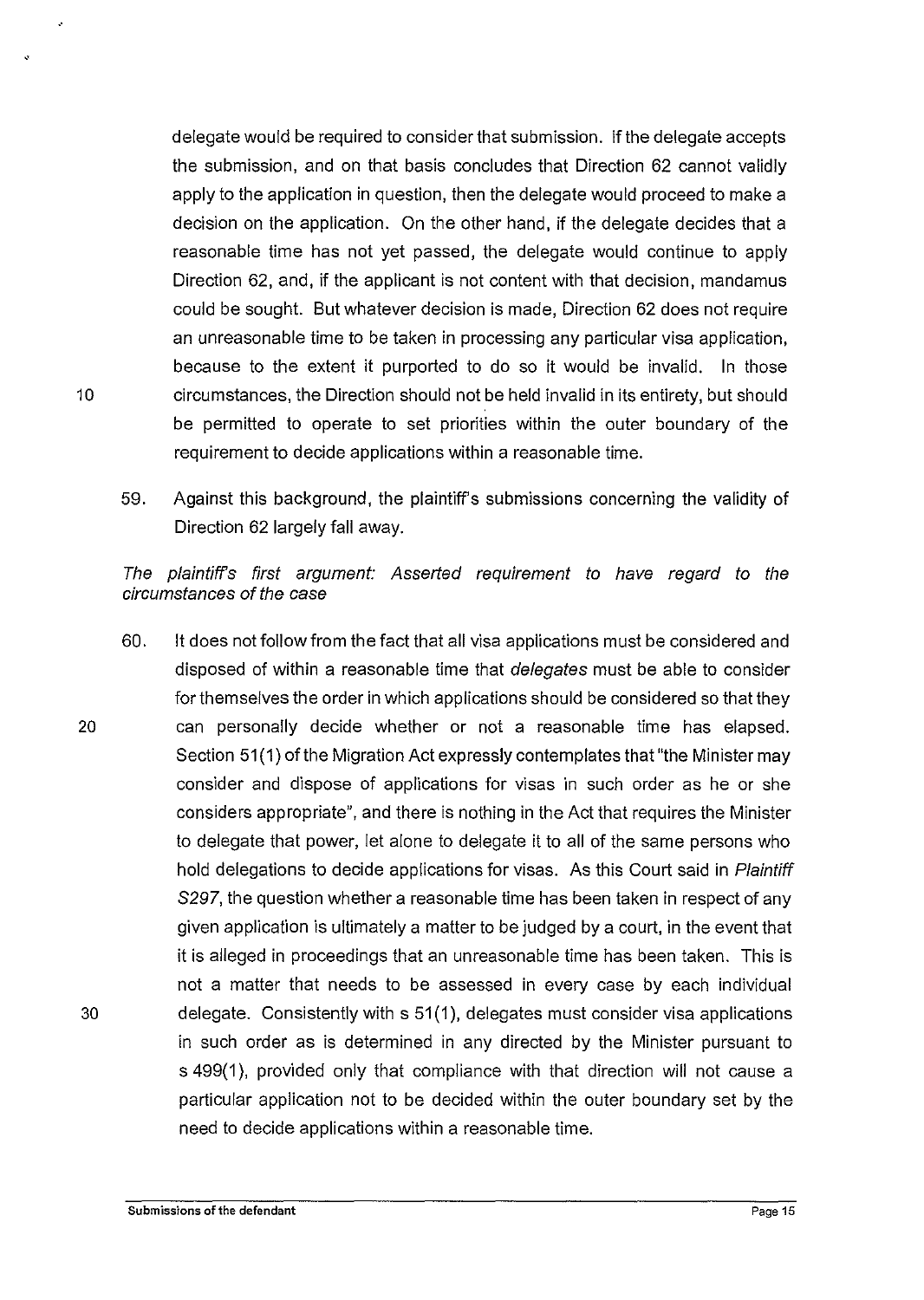- 61. The point may be illustrated by references to paragraphs of section 8(1 )(a) to (f) of Direction 62 (SCB 102), being paragraphs that do not concern UMAs. On the plaintiff's first argument, those paragraphs would be invalid, because they direct delegates as to the order of priority in considering visa applications, and thereby prevent those delegates from deciding the order in which applications would be considered by reference to all the circumstances of the case. That would follow even if all of the lowest priority cases would nevertheless be decided within a reasonable time. There is no reason to construe the Migration Act in that way. To do so would prevent the Minister from issuing directions 10 under s 499(1) in relation to a topic that obviously calls for such a direction, in the interests of promoting "values of consistency and rationality in decisionmaking, and the principle that administrative decision-makers should treat like cases alike".<sup>21</sup>
	- 62. In any event, having regard to the Minister's position as to the operation of Direction 62 (as summarised in paragraph 58 above), if it is asserted by an applicant that application of the order of priority for which the Direction provides would result in an unreasonable delay in the consideration and disposition of their application, the delegate is permitted  $-$  indeed obliged  $-$  to consider that assertion.

## 20 The plaintiffs second argument: Citizenship

- 63. Having regard to the Minister's approach to Direction 62, its effect is not to make the processing of a Family Stream visa application sponsored by a UMA contingent on the sponsor obtaining Australian citizenship. Even if a UMA who sponsors a Family Stream visa application has not yet become an Australian citizen, or chooses never to seek to become an Australian citizenship, the application must be processed within a reasonable time. The Direction could not validly, and therefore does not, provide otherwise. The result is that "the right to insist upon the performance of the duty created by s 47(1) [remains] contingent only on one thing: the effluxion of time" (plaintiff's submissions [57]).
- 30 64. Within the period which is reasonable, the Minister has power to consider and determine visa applications in the order in which he or she considers

,.

<sup>&</sup>lt;sup>21</sup> Plaintiff M64 v Minister for Immigration and Border Protection (2015) 90 ALJR 197 at [54] per French CJ, Bell, Keane and Gordon JJ; (2015) 327 ALR 8. See also Direction 62 at [5](1) & (2): SCB 99.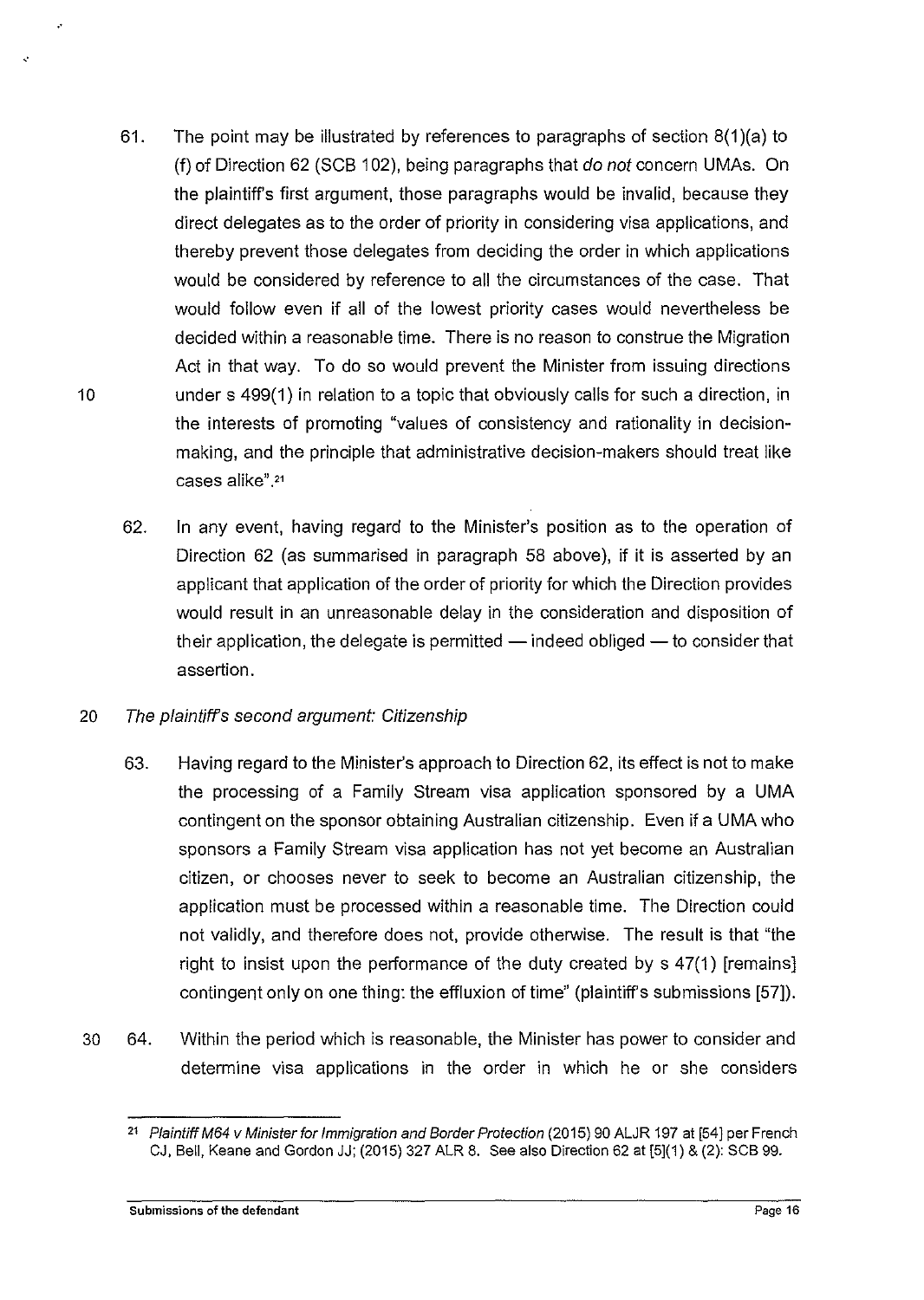appropriate. Within the period which is reasonable, it is open to the Minister to consider it appropriate that a visa application sponsored by a UMA should not be processed until the UMA becomes an Australian citizen. As was said by this Court in a different context in Plaintiff M64/2015 v Minister for Immigration and Border Protection,<sup>22</sup> the evident rationale is that no one should receive a migration advantage as a result of arriving in Australia as a UMA  $-$  that is a permissible consideration for the Minister in determining the order of processing that he or she considers "appropriate" and in directing delegates accordingly.

65. Further, to the extent that the plaintiff's argument relies upon delay that may 10 arise as a consequence of the sponsor's decision to travel outside of Australia (thus delaying satisfaction of the general residence requirements), or decision not to apply for citizenship (plaintiff's submissions [41 ]), the argument should be immediately rejected. While it is true that the sponsor may be entitled under the Migration Act to act in those ways (SC [36]), there is no reason in principle why a decision to act in a way that the sponsor is lawfully entitled to act cannot delay consideration of a visa. Choices commonly have legal consequences, notwithstanding that the choice is between lawful options, and if a sponsor acts in a way that weakens his or her nexus to Australia, that can permissibly be taken into account.

## 20 Plaintiffs third argument: Causing unreasonable delay

- 66. The plaintiff's third argument is that Direction 62 is, in its terms, capable of causing the consideration and disposition of a Family Stream visa application to be delayed for an unreasonable time. So much may be accepted. However, for the reasons already addressed, that does not lead to the invalidity of the Direction as a whole.
- 67. The extent of any delay that may be caused by Direction 62 depends on a range of factors (SC [52]). The plaintiff's case illustrates the point, for he became lawfully present in Australia on 11 September 2012, and a permanent resident on 11 December 2012 (SC [11]-[12]), but did not sponsor any visa applications 30 until 25 February 2015 (SC [56]). In those circumstances, the plaintiff will be eligible to become an Australian citizen about 19 months after the visa application that he has sponsored was made (SC [53]). If he applies for

<sup>22</sup>(2015) 90 ALJR 197 at [49] per *curiam;* (2015) 327 ALR 8.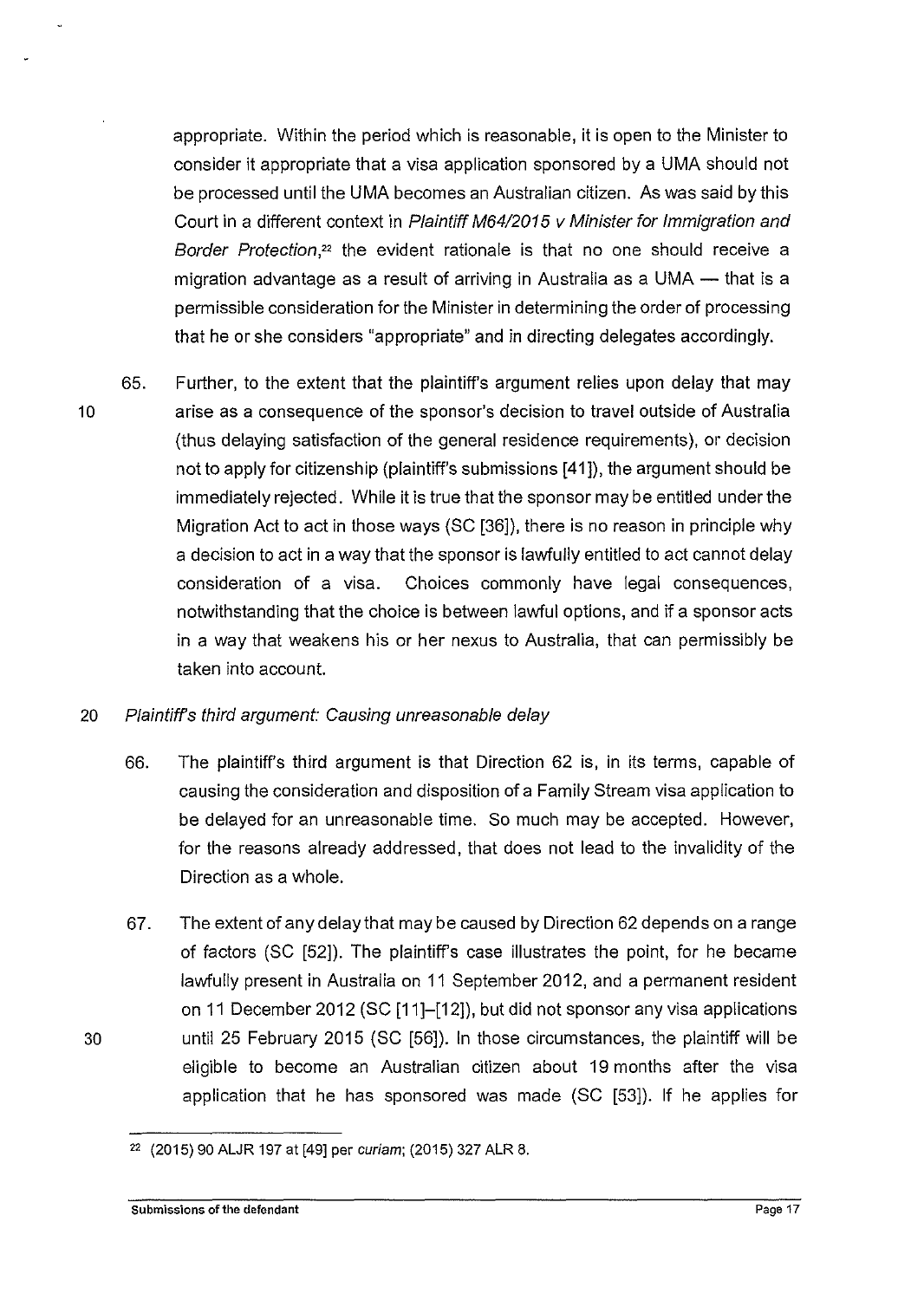citizenship once he becomes eligible, the most recent data indicates it would take approximately 7 months for citizenship to be granted (SC [45]). That being so, any delay caused by Direction 62 is likely to be in the region of two years. Having regard to the time averages and ranges of processing times referred to in the special case (see esp SC [54]-[55]), it is simply impossible at this stage to find that the visa applications that he has sponsored will not be determined within a reasonable time of those applications being made. Like all other visa applications, that issue needs to be considered case by case.

68. The mere fact that the operation of Direction 62 may be to add to the time taken 10 to process the visa application beyond that which might have been expected if the Direction was inapplicable does not demonstrate unreasonable delay. lt is inherent in s 51(1) that applications need not be considered and determined in the shortest time possible. Inevitably, the exercise of the discretion conferred by s 51(1) will result in the time for consideration and disposition of applications given a lower priority by the Minister being longer than would otherwise be the case. In light of s 51 (1 ), one of the matters to be taken into account in assessing whether a delay is unreasonable must be the order of priority selected by the Minister pursuant to the discretion s 51 (1) confers. Thus, the fact that a period of delay, even of inactivity (caused by the deployment of resources to process 20 one application rather than another), results from the exercise of that discretion cannot of itself mean that the application is delayed for an unreasonable time. The same is so where the order of priority is specified in a s 499(1) direction.

## **(b) Section 51(1}**

- 69. Question 3(b) is whether Direction 62 is inconsistent with s 51 (1) of the Migration Act. The plaintiff submits that such inconsistency arises because the Direction fetters the exercise by delegates of the discretion conferred by s 51(1) to determine visa applications in the order they think appropriate (plaintiffs submissions [74]-[77]). That submission should be rejected.
- 70. lt may be accepted that s 51 (1) confers upon the Minister a discretion as to the 30 order in which to consider and dispose of visa applications. lt may also be accepted that, if the Minister delegates the power conferred upon him or her by s 51(1), all other things being equal, the delegate has the same discretion as the Minister as to the order in which to consider and dispose of visa applications.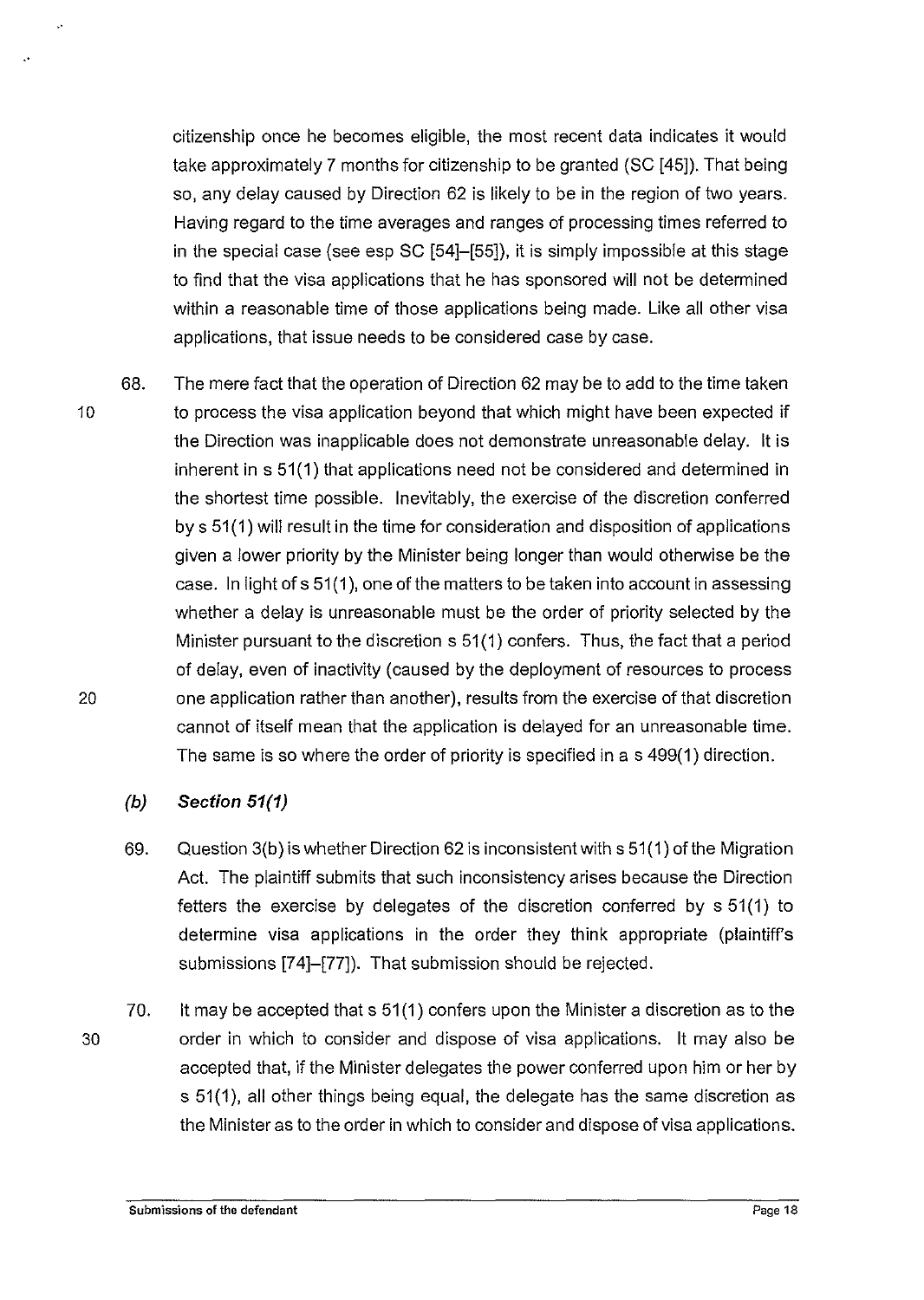71. However, the Migration Act makes clear that the exercise of discretions by delegates is able to be fettered to some extent by the Minister, in a way in which the discretions conferred on the Minister personally are not fettered. That is implicit in the power of the Minister to give directions to delegates pursuant to ss  $496(1A)$  and  $499(1)$ . It is, however, made express by s  $499(1A)$ , which provides:

> For example, a direction under subsection (1) could require a person or body to exercise the power under section 501 instead of the power under section 200 (as it applies because of section 201) in circumstances where both powers apply.

In a circumstance such as that posited ins 499(1A}, the Minister would have a choice which of the two identified powers to exercise. But s 499(1A) in terms contemplates that delegates can properly be deprived of that choice.

- 72. Thus, the mere fact that the exercise of the discretion conferred by s 51(1) when exercised by a delegate is fettered by a direction from the Minister in a way that the Minister's exercise of that discretion is not does not demonstrate any inconsistency with s 51(1). The apparent purpose of s 499 is to empower the Minister to make directions that have that very effect.
- 73. Further, the manner in which delegates are to exercise the discretion conferred 20 by s 51(1) is naturally a topic on which the Migration Act implicitly suggests the Minister is able to give directions. As already noted, s 51 (1) permits the Minister to consider and determine visa applications in the order in which he or she considers appropriate. If that is so, it seems naturally a topic on which the Minister should be permitted to direct his or her delegates, in accordance with what he or she considers appropriate. That is especially so since both s 51(1), and the reference to the "national interest" in s 4(1 ), suggest that the order in which visas are to be processed is a matter which may properly be the subject of government policy.
- 74. The point is somewhat similar to one accepted by this Court in Plaintiff 30 M64/2015 v Minister for Immigration and Border. Protection,<sup>23</sup> albeit in the context of a different kind of order of priorities determined in accordance with government policy.

<sup>23 (2015) 90</sup> ALJR 197; 327 ALR 8.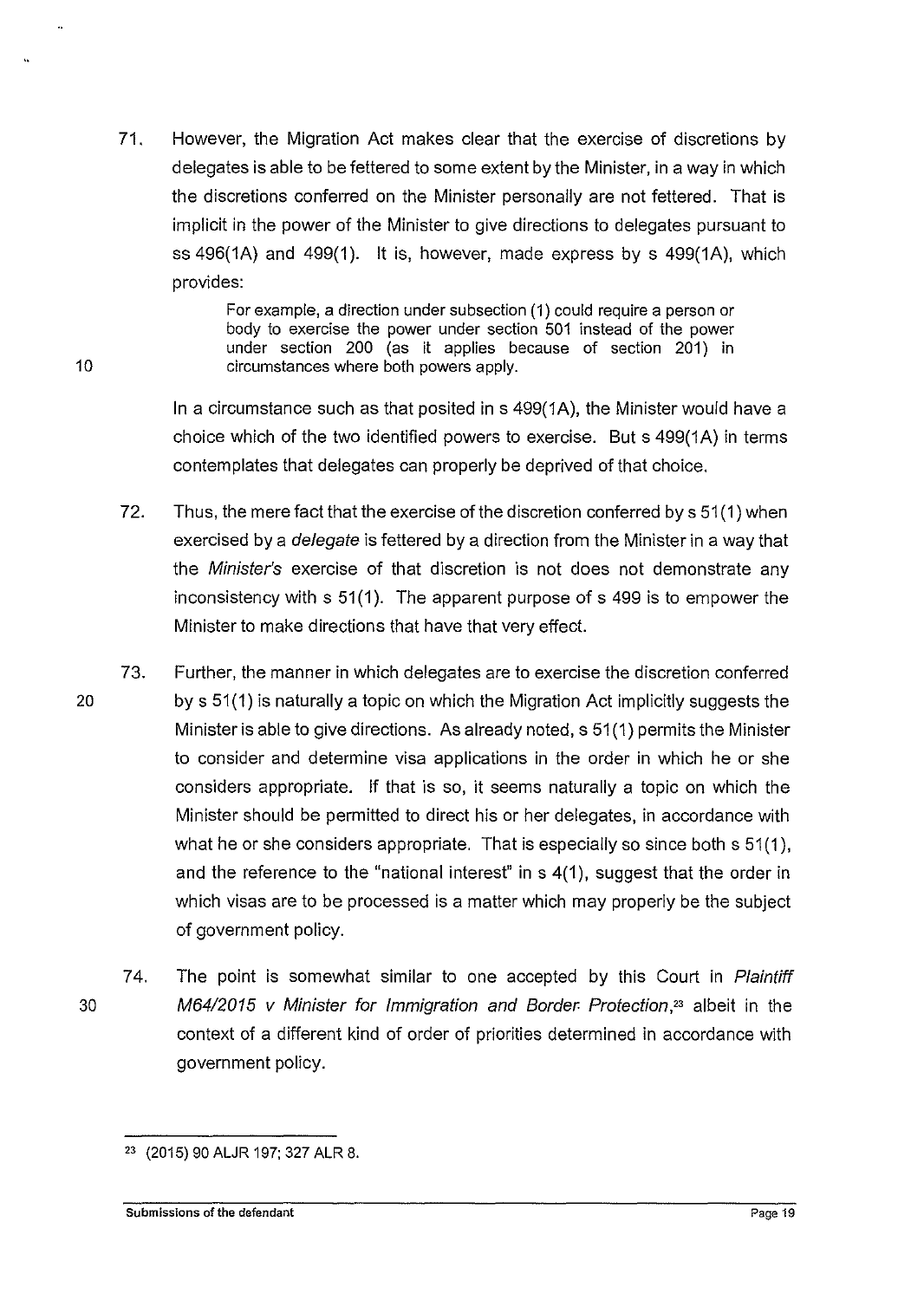75. For these reasons, Direction 62 should not be held invalid on the basis that it is inconsistent with s 51(1) of the Migration Act.

## {c) **Conclusion** as to **Question** *3*

- 76. it follows that the Court should reject both grounds upon which the plaintiff contends that Direction 62 is invalid.
- 77. To the extent that, in the case of a particular visa application, it is inconsistent with the obligation to determine that application within a reasonable time, Direction 62 cannot validly, and hence does not, operate. But that must be assessed on a case by case basis, and does not result in the invalidity of 10 Direction 62 as a whole, which validly determines the order of processing of visa applications within the outer boundary set by the need to decide applications within a reasonable time. Question 3(a) should therefore be answered "No".
	- 78. Direction 62 is not inconsistent with s 51 (1) of the Migration Act. The order of priority for the consideration and disposition of visa applications is precisely the kind of matter which the Act contemplates may be the subject of directions to delegates, which constrain their exercise of the discretion conferred by s 51 (1 ). Question 3(b) should therefore be answered "No".

## **PART VII QUESTIONS STATED**

79. For the reasons above, the questions stated for the opinion of the Full Court in 20 the special case should be answered as follows: (1) No. (2) Yes. (3)(a) No.  $(3)(b)$  No.  $(4)$  None.  $(5)$  The plaintiff.

## **PART VIII LENGTH OF ORAL ARGUMENT**

80. Approximately 1.5 hours will be required for the presentation of oral argument.

Dated: 19 August 2016

~s= ·~ ~C5=;-

····\_:..:;·············:;;················· Step<u>hen D</u>onaghue T: 03 9225 7919 E: s.donaghue@vicbar.com.au

**Perry Herzfeld**  T: 02 8231 5057

E: pherzfeld@elevenwentworth.com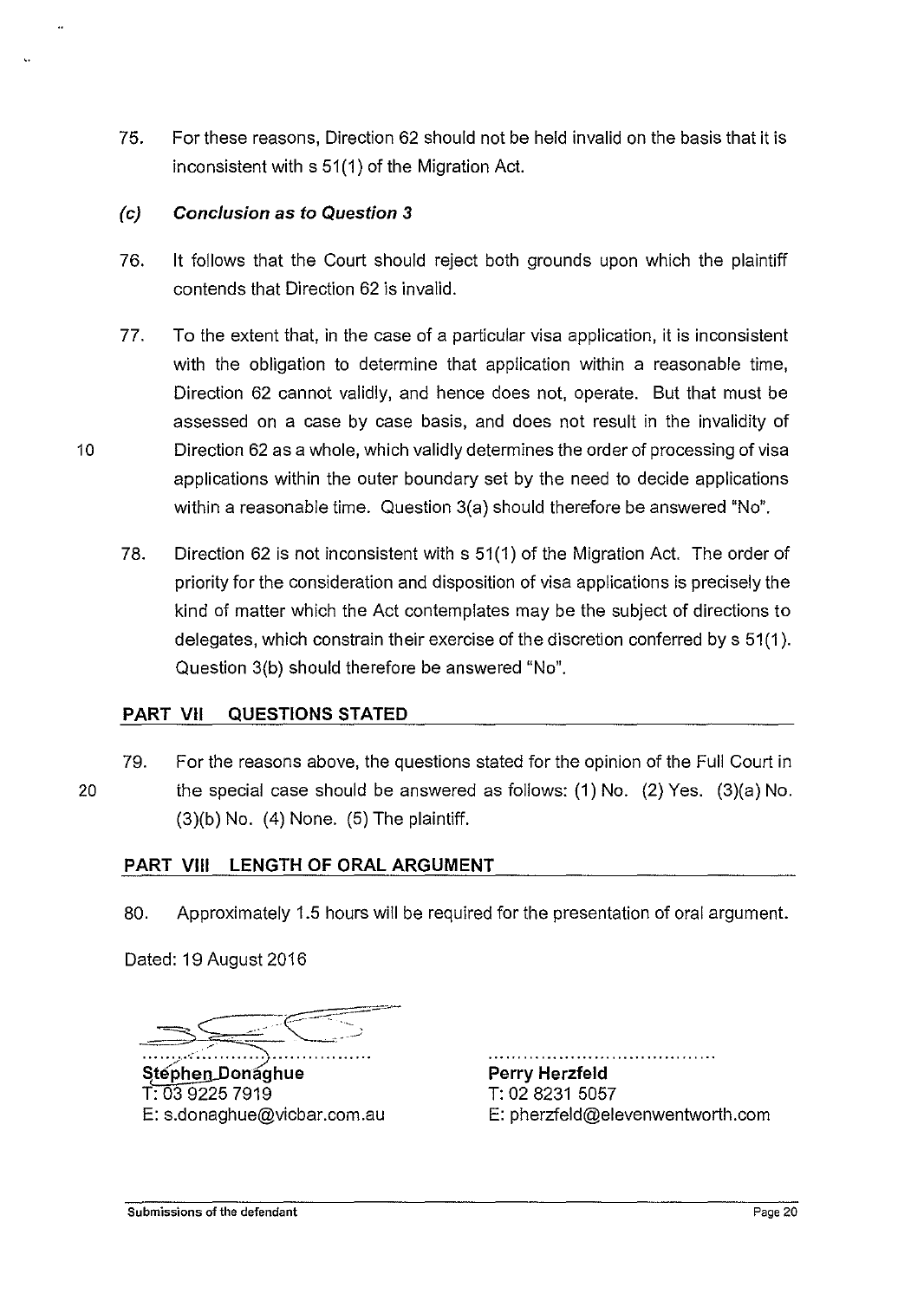#### NOS 61 OF 2016

#### IN THE HIGH COURT OF AUSTRALIA SYDNEY REGISTRY

 $\ddot{\phantom{a}}$ 

 $\ddot{\phantom{a}}$ 

 $\hat{\mathbf{v}}$ 

٠.

PLAINTIFF S61/2016 Plaintiff

BETWEEN:

AND: MINISTER FOR IMMIGRATION AND BORDER PROTECTION Defendant

#### ANNEXURE A TO SUBMISSIONS OF THE DEFENDANT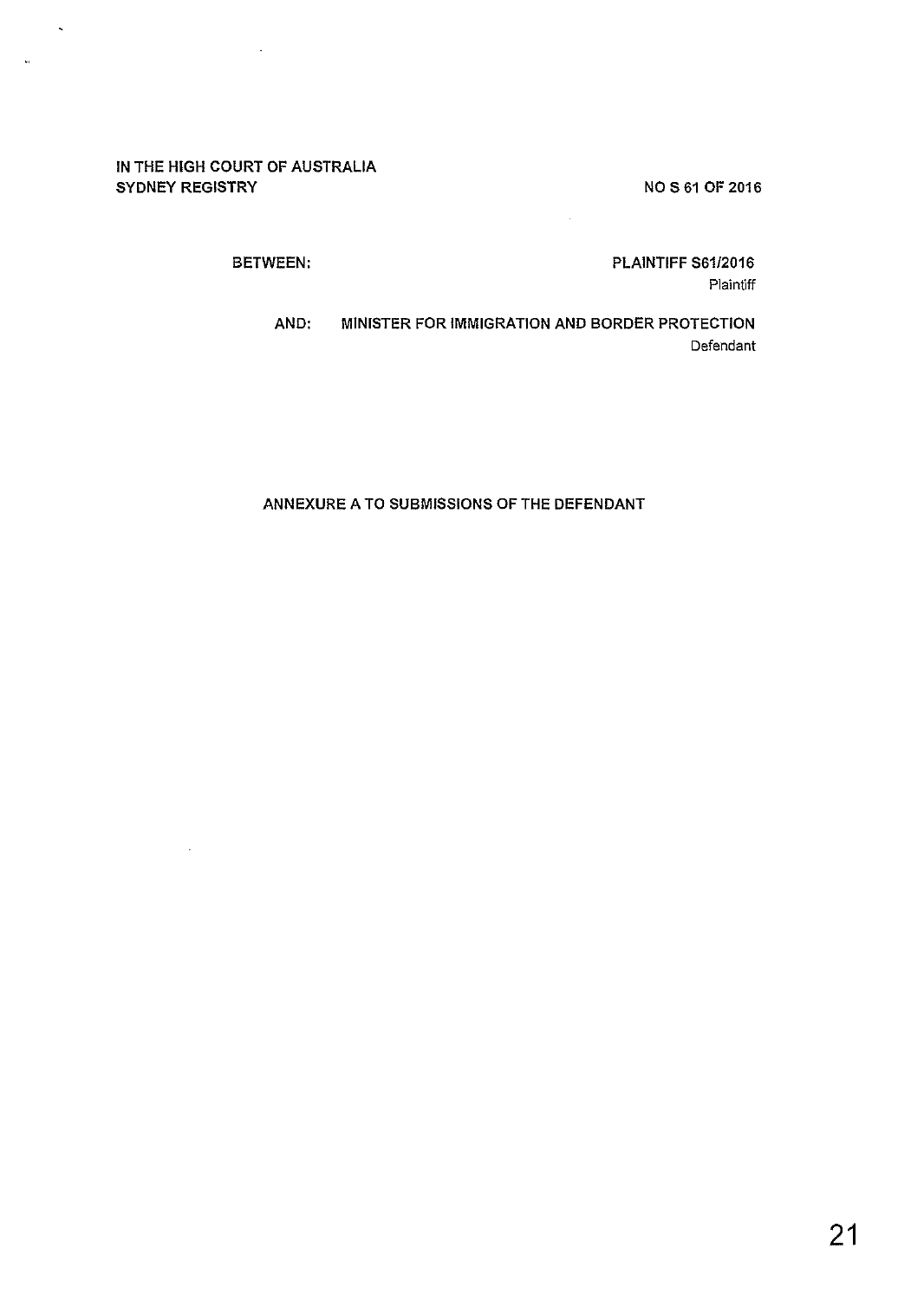

# **Legislative Instruments Act 2003**

No. 139, 2003

 $\ddot{\phantom{a}}$ 

 $\ddot{\phantom{a}}$ 

 $\bar{z}$ 

 $\bar{\gamma}$ 

## **Compilation** No. 31

| <b>Compilation date:</b>   | 18 June 2015     |
|----------------------------|------------------|
| Includes amendments up to: | Act No. 59, 2015 |
| Registered:                | 22 June 2015     |

Prepared by the Office of Parliamentary Counsel, Canberra

÷,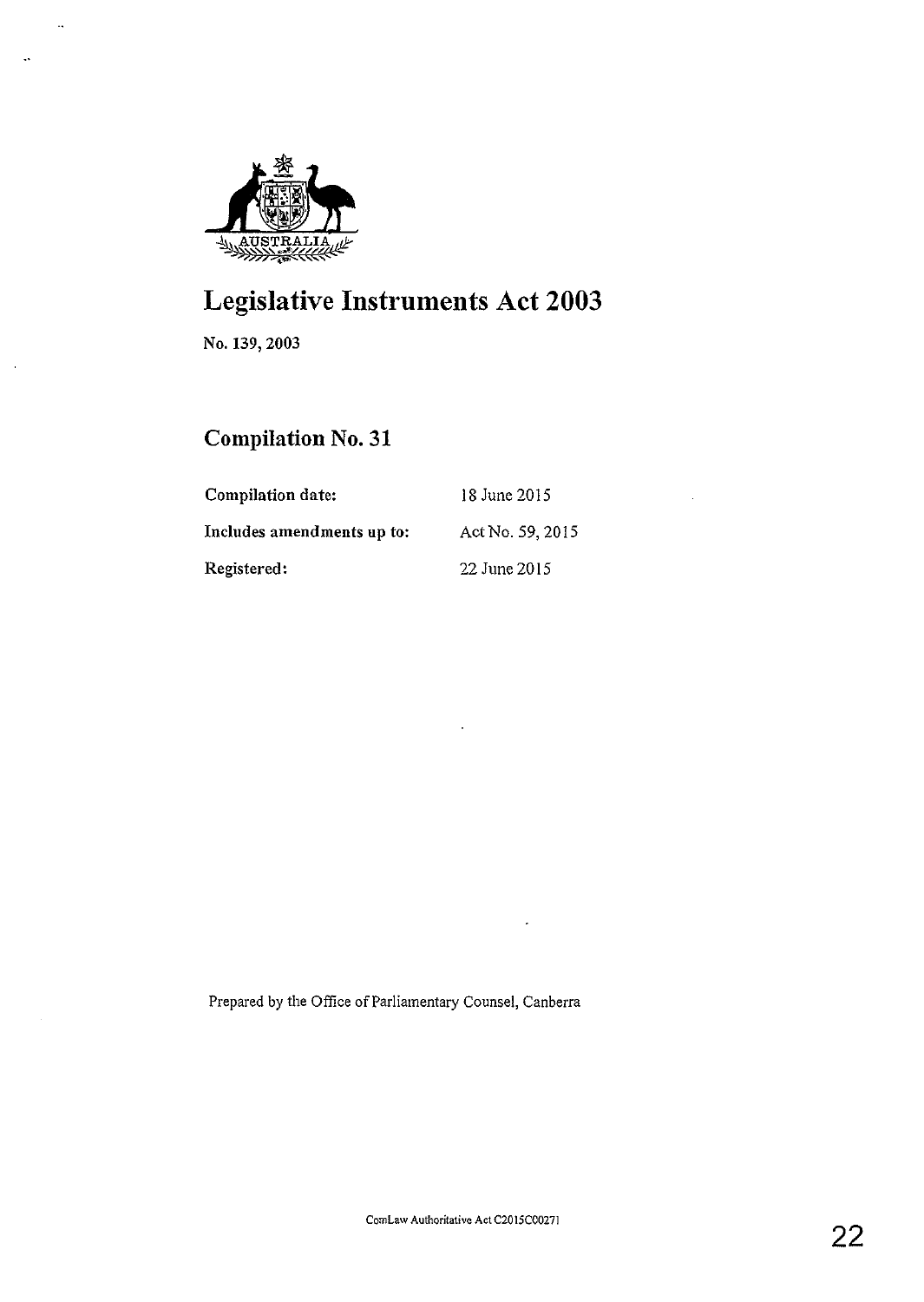#### Section 7

#### 7 Instruments declared not to be legislative instruments

- (1) An instrument is not a legislative instrument for the purposes of this Act if:
	- (a) it is included in the table below; or
	- (b) it is made under an Act or a disallowable legislative instrument:
		- (i) that first authorised the making of the first-mentioned instrument on or after the commencing day; and
		- (ii) that declared the first-mentioned instrument not to be a legislative instrument for the purposes of this Act.

| Item | <b>Particulars of instrument</b>                                                                                                                                                                                                                      |  |
|------|-------------------------------------------------------------------------------------------------------------------------------------------------------------------------------------------------------------------------------------------------------|--|
| I    | Instruments (other than regulations and other instruments that,<br>immediately before the commencing day, are disallowable)<br>made under the Air Navigation Act 1920, or under the<br>regulations made under that Act, relating to aviation security |  |
| 2    | Commissioner's orders under section 38 of the Australian<br>Federal Police Act 1979                                                                                                                                                                   |  |
| 4    | Guidelines under section 8A of the Australian Security<br>Intelligence Organisation Act 1979                                                                                                                                                          |  |
| 5    | Ministerial directions to:                                                                                                                                                                                                                            |  |
|      | (a) a Commonwealth company within the meaning of the<br>Public Governance, Performance and Accountability Act<br>2013; or                                                                                                                             |  |
|      | (b) a corporate Commonwealth entity within the meaning of<br>that Act:                                                                                                                                                                                |  |
|      | other than any such direction:                                                                                                                                                                                                                        |  |
|      | (d) that is required to be laid before the Houses of the<br>Parliament under the legislation that authorises the giving<br>of the directions; or                                                                                                      |  |
|      | (e) the full text of which is required to be published in the<br>Gazette or elsewhere under that legislation                                                                                                                                          |  |

*Legislati\>e lnslrwnents A et 2003* 

*8*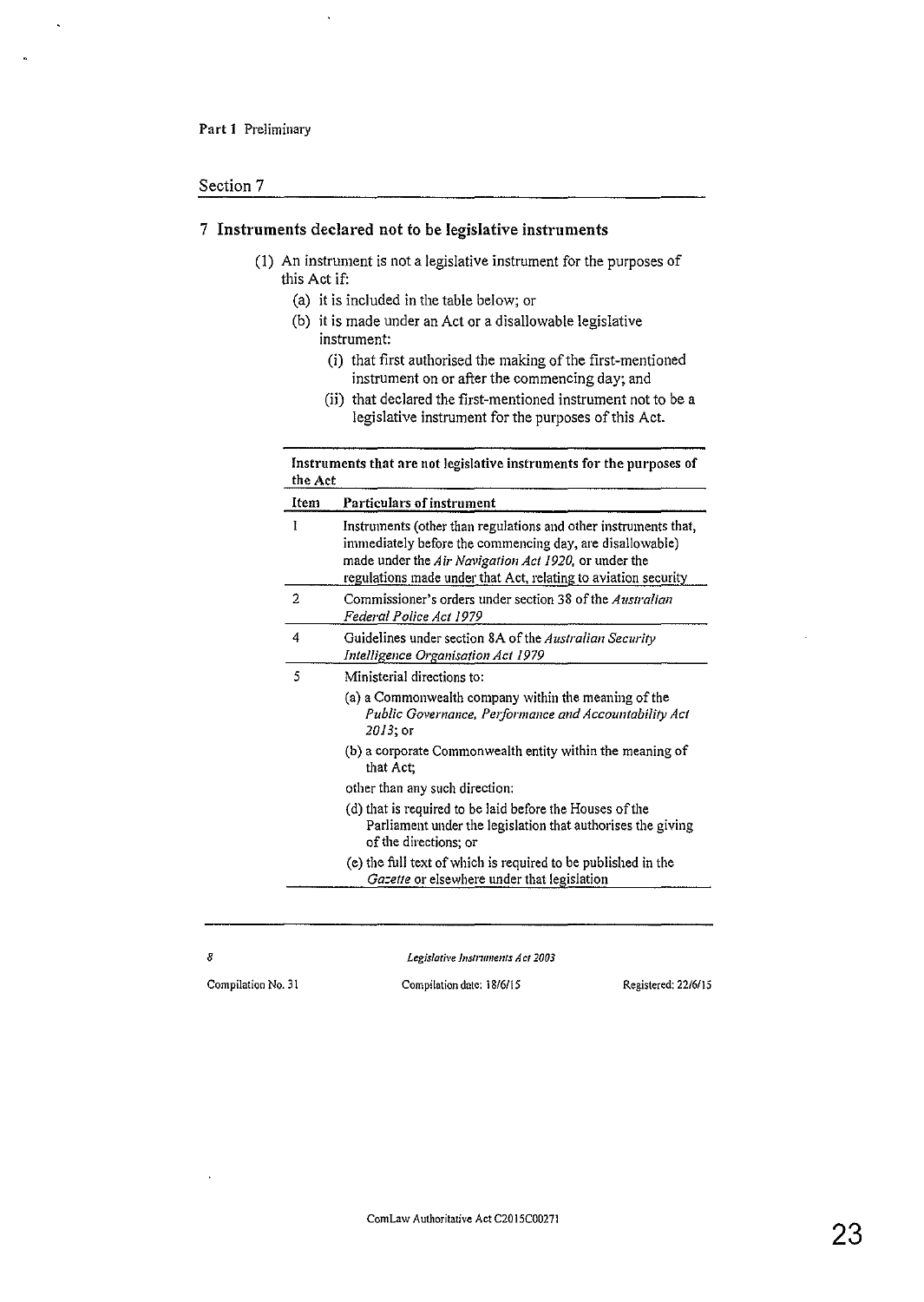| Instruments that are not legislative instruments for the purposes of<br>the Act |                                                                                                                                                                                                           |  |
|---------------------------------------------------------------------------------|-----------------------------------------------------------------------------------------------------------------------------------------------------------------------------------------------------------|--|
| Item                                                                            | Particulars of instrument                                                                                                                                                                                 |  |
| 6                                                                               | Instruments (other than regulations and other instruments that,<br>immediately before the commencing day, are disallowable)<br>that are made under the Corporations Act 2001 and that, in<br>relation to: |  |
|                                                                                 | (a) a specified person (other than a person specified by<br>membership of a class) or to persons associated with that<br>specified person; or                                                             |  |
|                                                                                 | (b) a specified facility (other than a facility specified by<br>membership of a class); or                                                                                                                |  |
|                                                                                 | (c) a specified financial product (other than a product<br>specified by membership of a class);                                                                                                           |  |
|                                                                                 | have the effect of:                                                                                                                                                                                       |  |
|                                                                                 | (d) exempting the person, facility or product from the rules<br>under the Act; or                                                                                                                         |  |
|                                                                                 | (e) modifying the operation of the rules under the Act in their<br>application to the person, facility or product                                                                                         |  |
| 7                                                                               | Determinations made under section 273 of the Customs Act<br>1901                                                                                                                                          |  |
| 8                                                                               | Instructions under section 9A of the Defence Act 1903                                                                                                                                                     |  |
| 9                                                                               | Determinations made under section 58B or 58H of the<br>Defence Act 1903                                                                                                                                   |  |
| 10                                                                              | Legal Services Directions issued under paragraph 55ZF(1)(b)<br>of the Judiciary Act 1903                                                                                                                  |  |
| 12                                                                              | Designations, or revocations of designations, made under<br>section 11 of the Payment Systems (Regulation) Act 1998                                                                                       |  |
| 13                                                                              | Instruments made under section 72 of the <i>Public Service Act</i><br>1999                                                                                                                                |  |

*Legislative Instruments Act 2003* 9

 $\hat{\mathbf{q}}$ 

 $\bar{\mathbf{a}}$ 

 $\ddot{\phantom{a}}$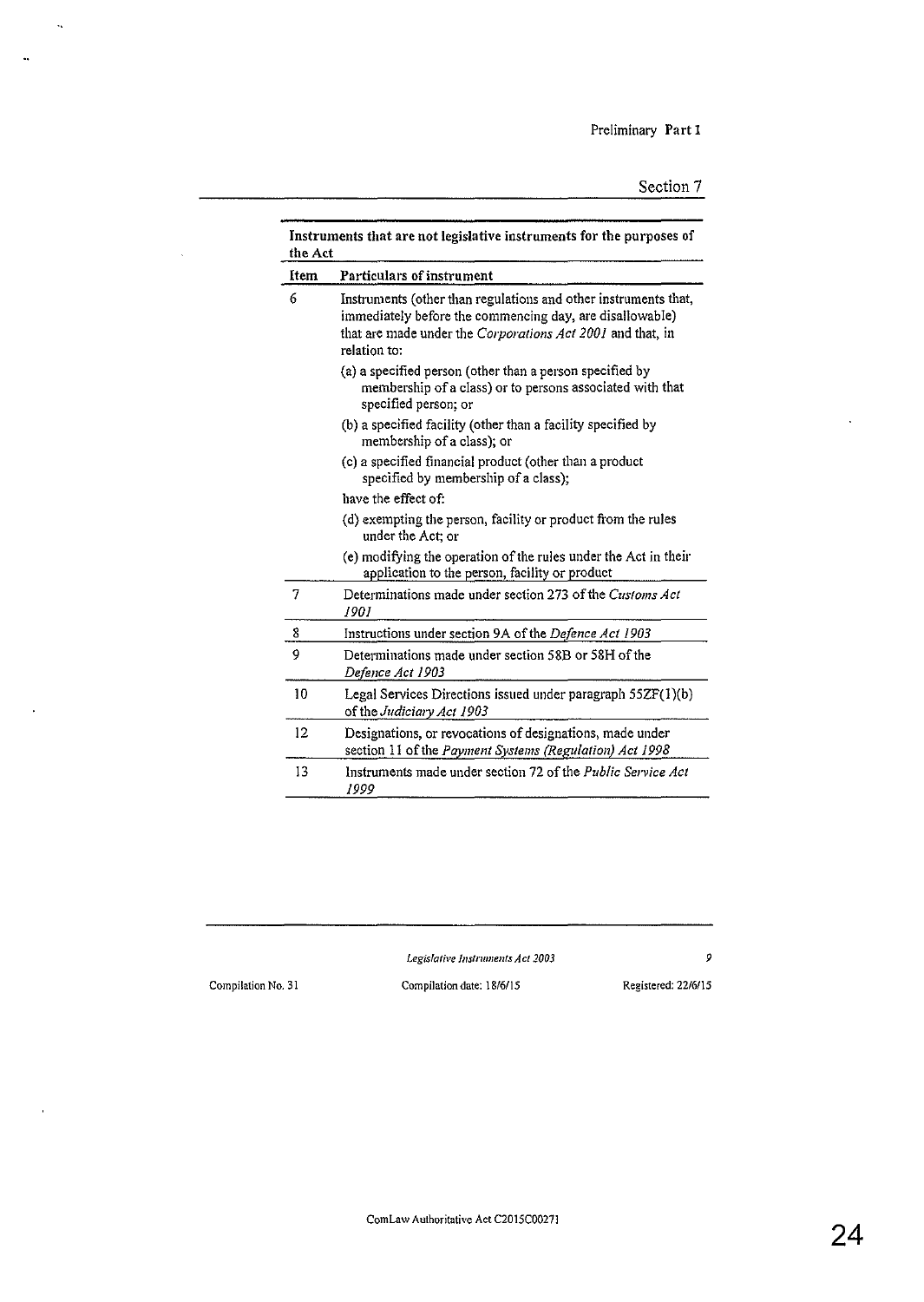## Part 1 Preliminary

## Section 7

 $\hat{\mathbf{v}}$ 

 $\ddot{\phantom{1}}$ 

| Item | Particulars of instrument                                                                                                                                                                                                          |  |
|------|------------------------------------------------------------------------------------------------------------------------------------------------------------------------------------------------------------------------------------|--|
| 14   | Laws of a self-governing Territory, other than:                                                                                                                                                                                    |  |
|      | (a) Ordinances made under subsection 12(1) of the Seat of<br>Government (Administration) Act 1910 that have not<br>become enactments (as defined in the Australian Capital<br>Territory (Self-Government) Act 1988); or            |  |
|      | (b) Ordinances made under section 27 of the Norfolk Island<br>Act 1979; or                                                                                                                                                         |  |
|      | (c) rules, regulations and by-laws made under Ordinances<br>described in paragraph (a) or (b)                                                                                                                                      |  |
| 15   | Instruments (other than regulations and other instruments that,<br>immediately before the commencing day, are disallowable)<br>that are made under the Superannuation Industry<br>(Supervision) Act 1993 and that, in relation to: |  |
|      | (a) a specified person (other than a person specified by<br>membership of a class) or to persons associated with that<br>specified person; or                                                                                      |  |
|      | (b) a specified financial product (other than a product<br>specified by membership of a class);                                                                                                                                    |  |
|      | have the effect of:                                                                                                                                                                                                                |  |
|      | (c) exempting the person or product from the rules under the<br>Act; or                                                                                                                                                            |  |
|      | (d) modifying the operation of the rules under the Act in their<br>application to the person or product                                                                                                                            |  |
| 16   | Private rulings given under the Taxation Administration Act<br>1953                                                                                                                                                                |  |
| 17   | Public rulings made under the Taxation Administration Act<br>1953                                                                                                                                                                  |  |
| 18   | Fair work instruments (within the meaning of the Fair Work<br>Act 2009)                                                                                                                                                            |  |
| 18A  | Transitional instruments and Division 2B State instruments<br>(within the meaning of the Fair Work (Transitional Provisions<br>and Consequential Amendments) Act 2009)                                                             |  |
| 19   | Decisions and orders of the Fair Work Commission                                                                                                                                                                                   |  |

 $\hat{\boldsymbol{\beta}}$ 

*/0* 

 $\ddot{\phantom{1}}$ 

*Legislariw Jnslrwmmts Act 2003*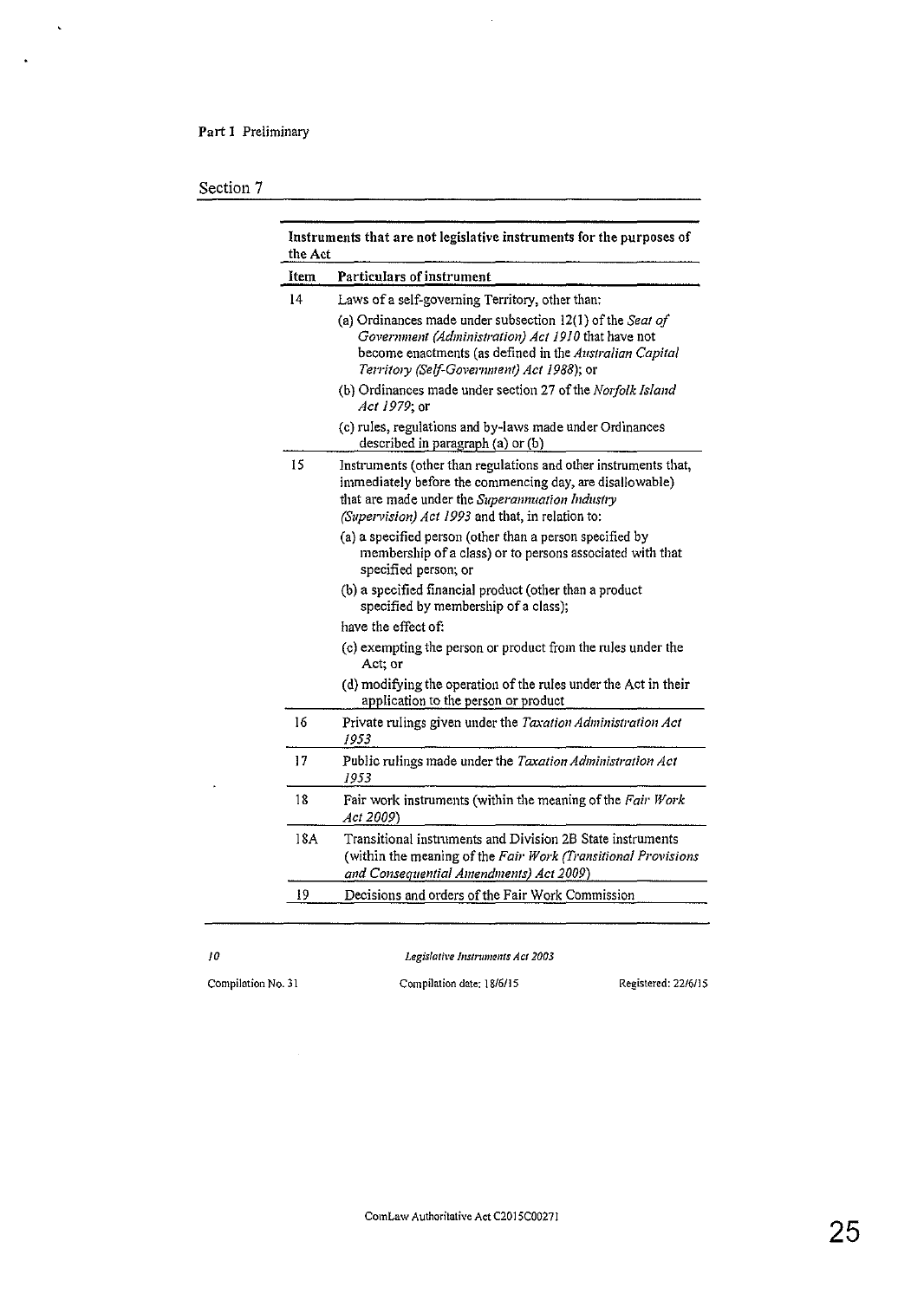| Item                                                                                       | <b>Particulars of instrument</b>                                                                                                                                                                                    |  |
|--------------------------------------------------------------------------------------------|---------------------------------------------------------------------------------------------------------------------------------------------------------------------------------------------------------------------|--|
| 19A                                                                                        | Orders made by the Australian Industrial Relations<br>Commission in proceedings under the Workplace Relations<br>Act 1996 or the Fair Work (Transitional Provisions and<br>Consequential Amendments) Act 2009       |  |
| 19B                                                                                        | Decisions of the Australian Fair Pay Commission                                                                                                                                                                     |  |
| 20                                                                                         | Instruments that relate to terms and conditions of employment<br>of persons, or to the terms and conditions of service of persons<br>as members or special members of the Australian Federal<br>Police, other than: |  |
|                                                                                            | (a) regulations; or                                                                                                                                                                                                 |  |
|                                                                                            | (b) instruments that are declared to be disallowable<br>instruments under the enabling legislation; or                                                                                                              |  |
|                                                                                            | (c) instruments that are made under section 23 or<br>subsection 24(3) of the Public Service Act 1999; or                                                                                                            |  |
|                                                                                            | (d) instruments that are made under section 23 or<br>subsection 24(3) of the Parliamentary Service Act 1999; or                                                                                                     |  |
|                                                                                            | (e) instruments that are required to be laid before the<br>Parliament under subsection 7(7) of the Remuneration<br>Tribunal Act 1973                                                                                |  |
| 21                                                                                         | Instruments that comprise, in their entirety, directions to<br>delegates                                                                                                                                            |  |
| 22                                                                                         | Laws of a State or self-governing Territory that apply in a<br>non-self-governing Territory and instruments made under<br>those laws                                                                                |  |
| 23                                                                                         | Ordinances of the former Colony of Singapore that apply in a<br>non-self-governing Territory and instruments made under<br>those Ordinances                                                                         |  |
| 24<br>Instruments that are prescribed by the regulations for the<br>purposes of this table |                                                                                                                                                                                                                     |  |
| legislative instrument if it were not included in the table.                               | The inclusion of a kind of instrument in the table in subsection (1)<br>does not imply that an instrument of that kind would be a                                                                                   |  |

 $\hat{\mathbf{v}}$ 

 $\hat{\mathbf{a}}$ 

*Legislative Instruments Act 2003 ll*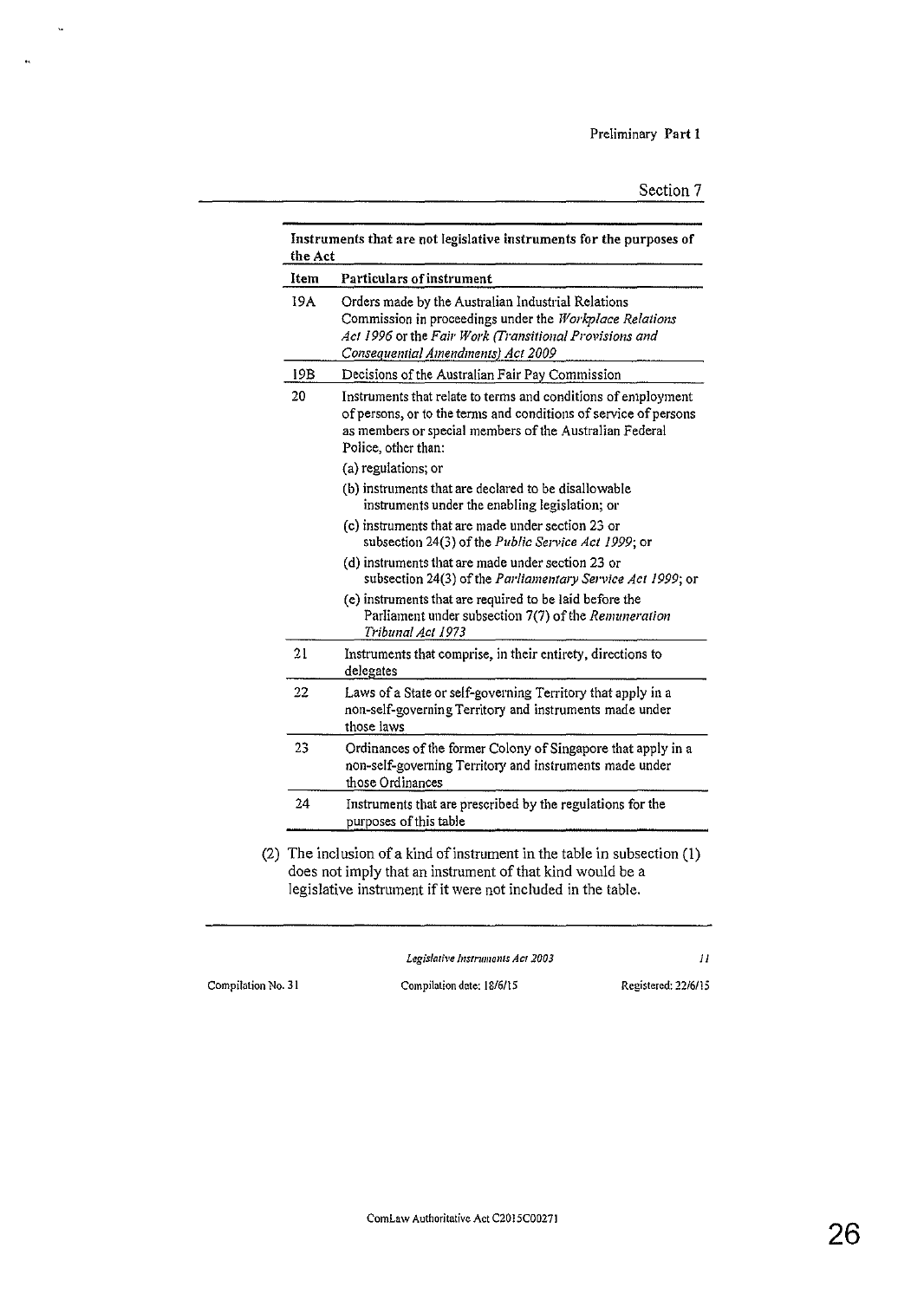#### Section 8

#### (3) If:

- (a) the making of an instrument is authorised before the commencing day; and
- (b) the instrument is of a kind included in the table in subsection (I) or is not otherwise a legislative instrument; and
- (c) the instrument is required:
	- (i) to have its text, or particulars of its making, published in the *Gazette;* or
	- (ii) to be laid before either or both of the Houses of the Parliament without provision for its disallowance;

that requirement is unaffected by this Act whether the instrument is made before, on or after the commencing day.

#### 8 Definition-power delegated by the Parliament

A reference in this Act to a power delegated by the Parliament includes a reference to a power delegated by the Parliament to a rule-maker and then, under the authority of the Parliament, further delegated by the rule-maker to another rule-maker.

#### 9 Rules of court are not legislative instruments

Rules of comt for the High Comt, the Federal Court of Australia, the Family Court of Australia and the Federal Circuit Court of Australia are not legislative instruments for the purposes of this Act.

**Note: Rules of court are treated as if they were legislative instruments by express amendment of the legislation providing for them to be made.** 

#### 10 Attorney-General may certify whether an instrument is legislative instrument or not

- (1) If a person or body having authority to make instruments of a particular kind is uncertain whether an instrument of that kind:
	- (a) that was made before the commencing day; and
	- (b) that is not registered;

*12 Legis!atil•e Instruments Act 2003*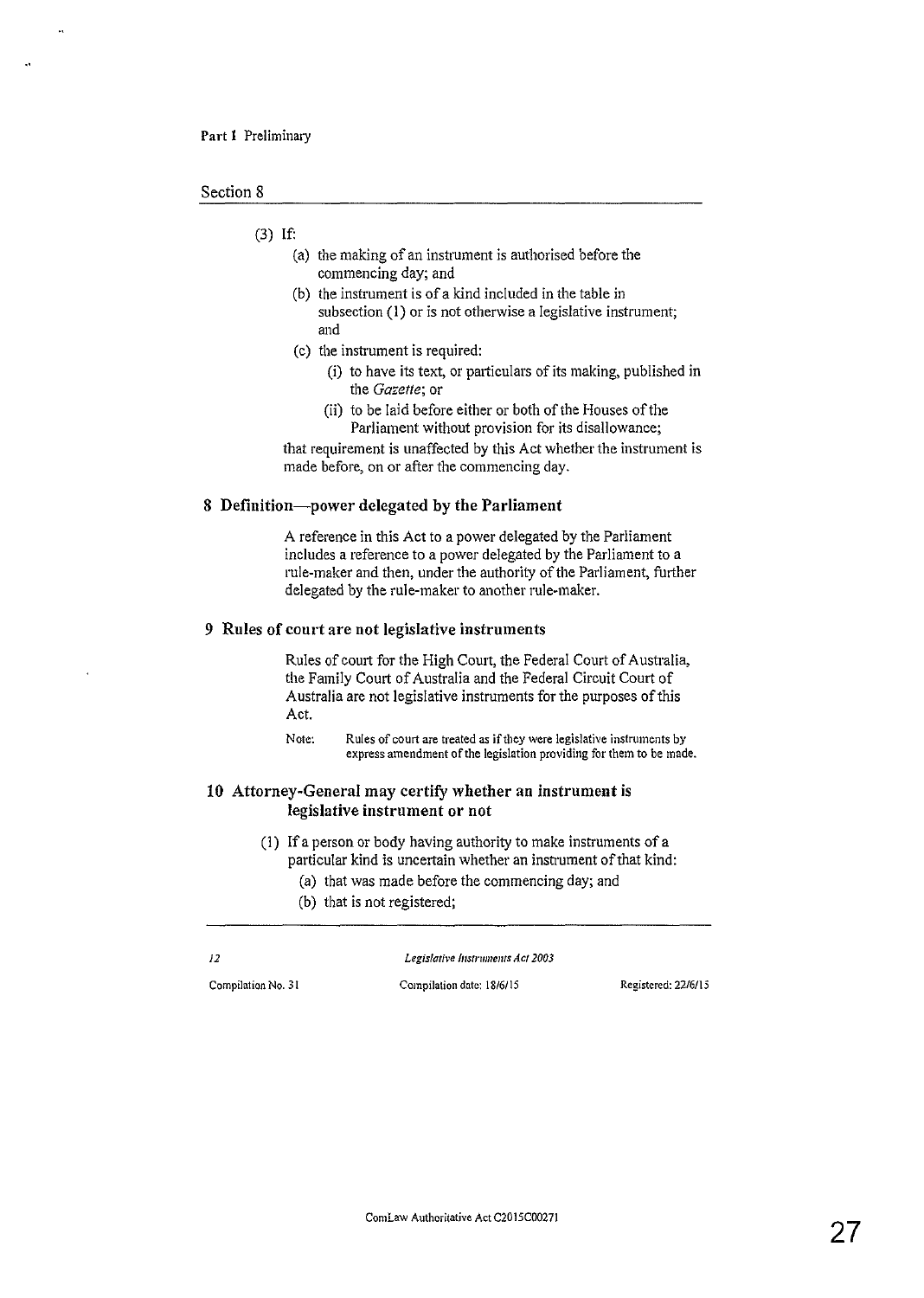

 $\ddot{\phantom{a}}$ 

 $\ddot{\phantom{a}}$ 

# **Legislation (Exemptions and Other Matters) Regulation 2015**

Select Legislative Instrument No, 158, 2015

made under the

 $\cdot$ 

*Legislation Act 2003* 

## **Compilation** No. **1**

| Compilation date:          | 16 June 2016 |
|----------------------------|--------------|
| Includes amendments up to: | F2016L00717  |
| Registered:                | 20 June 2016 |

Prepared by the Office of Parliamentary Counsel, Canberra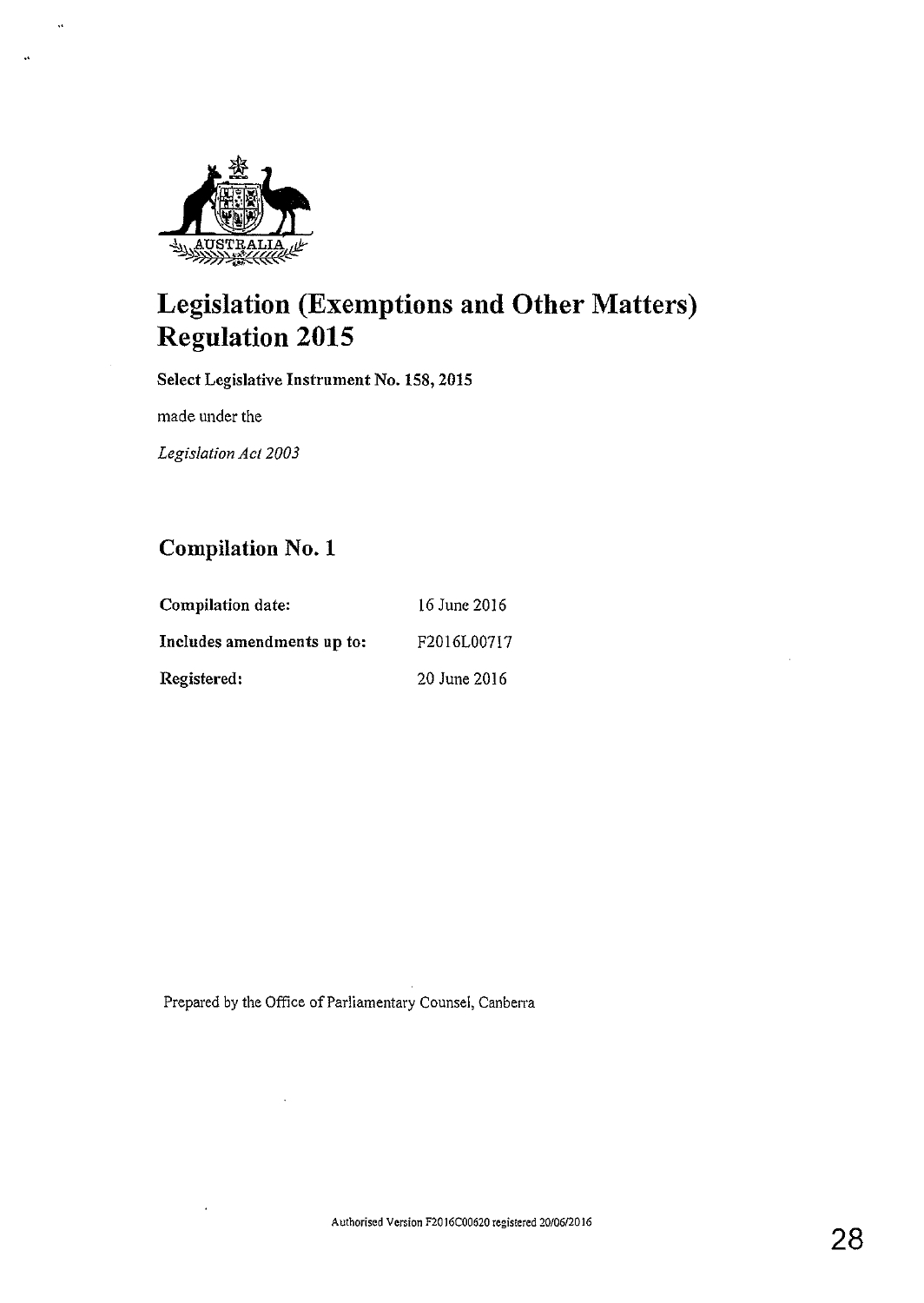$\ddot{\cdot}$ 

## Part 2-Instruments that are not legislative instruments

#### 6 Classes of instruments that are not legislative instruments

(!) For paragraph 8(6)(b) of the Act and subject to subsection (2), an instrument in a class of instruments referred to in an item of the following table is not a legislative instrument.

| Classes of instruments that are not legislative instruments |                                                                                                                                                         |  |  |
|-------------------------------------------------------------|---------------------------------------------------------------------------------------------------------------------------------------------------------|--|--|
| Item                                                        | Class of instrument                                                                                                                                     |  |  |
| $\mathbf{I}$                                                | An instrument of delegation, including any directions to the delegate                                                                                   |  |  |
| $\overline{\mathbf{c}}$                                     | An instrument that is a direction to a delegate                                                                                                         |  |  |
| $\overline{\mathbf{3}}$                                     | An instrument that is a direction given by a Minister to:                                                                                               |  |  |
|                                                             | (a) a Commonwealth company within the meaning of the Public Governance,<br>Performance and Accountability Act 2013; or                                  |  |  |
|                                                             | (b) a corporate Commonwealth entity within the meaning of that Act;                                                                                     |  |  |
|                                                             | other than any such direction:                                                                                                                          |  |  |
|                                                             | (c) that is required to be laid before the Houses of the Parliament under the legislation that<br>authorises the giving of the direction; or            |  |  |
|                                                             | (d) the full text of which is required to be published in the Gazette or elsewhere under the<br>legislation that authorises the giving of the direction |  |  |
| 4                                                           | Each of the following:                                                                                                                                  |  |  |
|                                                             | (a) an instrument that has the effect of authorising or approving a particular person to take<br>a particular action or act in a particular way;        |  |  |
|                                                             | (b) an application for an instrument referred to in paragraph (a)                                                                                       |  |  |
| 5                                                           | An instrument the effect of which is to approve a manner or method of doing an act                                                                      |  |  |
| 6                                                           | An instrument prescribing or approving a form                                                                                                           |  |  |
| $\overline{\mathcal{I}}$                                    | An instrument acknowledging the receipt of a thing                                                                                                      |  |  |
| 8                                                           | Each of the following:                                                                                                                                  |  |  |
|                                                             | (a) an instrument of appointment, engagement or employment;                                                                                             |  |  |
|                                                             | (b) an instrument suspending or terminating an appointment, engagement or employment;                                                                   |  |  |
|                                                             | (c) an instrument authorising a person to hold a particular position or office                                                                          |  |  |
| 9                                                           | An instrument of resignation                                                                                                                            |  |  |
| 10                                                          | An instrument:                                                                                                                                          |  |  |
|                                                             | (a) relating to terms and conditions of appointment, engagement, employment or service;<br>or                                                           |  |  |
|                                                             | (b) granting leave of absence;                                                                                                                          |  |  |
|                                                             | other than an instrument that is required to be laid before the Parliament under<br>subsection 7(7) of the Remuneration Tribunal Act 1973               |  |  |
| $\mathbf{1}$                                                | An instrument constituting recommendations or advice                                                                                                    |  |  |
| 12                                                          | A report or review, including an annual or periodic report or review                                                                                    |  |  |
| 13                                                          | An evidentiary certificate                                                                                                                              |  |  |

*2 Legislation (Exemptions and Other Matters) Regula/ion 2015*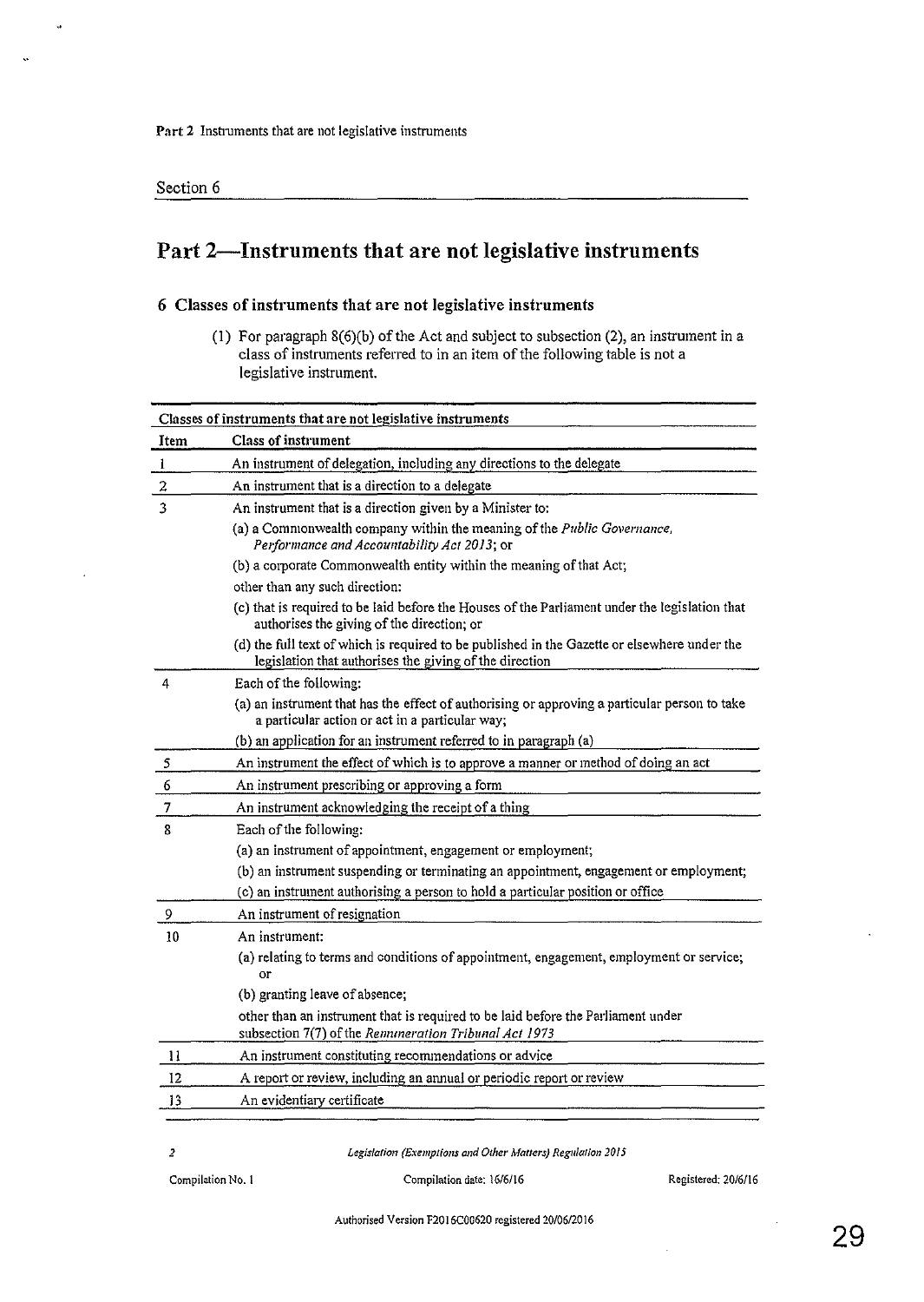| Section 6 |  |
|-----------|--|
|           |  |
|           |  |

|      | Classes of instruments that are not legislative instruments                                                                                                        |
|------|--------------------------------------------------------------------------------------------------------------------------------------------------------------------|
| Item | <b>Class of instrument</b>                                                                                                                                         |
| 14   | Each of the following:                                                                                                                                             |
|      | (a) an instrument granting, renewing, transferring, suspending, cancelling or terminating a<br>licence or permit that authorises a particular person to do an act; |
|      | (b) an instrument of registration of a particular person;                                                                                                          |
|      | (c) an instrument renewing, transferring, suspending, cancelling or terminating a<br>registration of a particular person;                                          |
|      | (d) an instrument refusing to grant, renew or transfer a licence or permit referred to in<br>paragraph (a) or a registration referred to in paragraph (b);         |
|      | (e) an instrument imposing conditions on such a licence, permit or registration                                                                                    |
| 15   | Each of the following:                                                                                                                                             |
|      | (a) a warrant;                                                                                                                                                     |
|      | (b) an application for a warrant;                                                                                                                                  |
|      | (c) an instrument supporting an application for a warrant                                                                                                          |
| 16   | Each of the following:                                                                                                                                             |
|      | (a) an instrument authorising:                                                                                                                                     |
|      | (i) the surveillance of a person or thing; or                                                                                                                      |
|      | (ii) the retrieval of a device facilitating such surveillance; or                                                                                                  |
|      | (iii) the interception of a thing;                                                                                                                                 |
|      | (b) an application for an instrument referred to in paragraph (a);                                                                                                 |
|      | (c) an instrument supporting an application for an instrument referred to in paragraph (a)                                                                         |
| 17   | An instrument requesting or requiring a person to attend premises, give evidence, answer<br>questions, produce documents, give information or provide assistance   |
| 18   | Each of the following:                                                                                                                                             |
|      | (a) a notice of a decision or proposed decision;                                                                                                                   |
|      | (b) a notice of reasons for a decision or proposed decision;                                                                                                       |
|      | (c) a notice of rights of review                                                                                                                                   |
| 19   | An instrument the making or issue of which is:                                                                                                                     |
|      | (a) a decision that is reviewable under the Administrative Decisions (Judicial Review) Act<br>1977; or                                                             |
|      | (b) a decision that would be reviewable under that Act except for an exemption under that<br>Act or another Act:                                                   |
|      | other than an instrument that includes a provision of a kind referred to in paragraph 8(4)(b)<br>of the Legislation Act 2003                                       |
| 20   | Each of the following:                                                                                                                                             |
|      | (a) an agreement, contract or undertaking authorised to be made or given under legislation;                                                                        |
|      | (b) an instrument made under such an agreement, contract or undertaking                                                                                            |
| 21   | A consent to, acceptance of, rejection of, or withdrawal of an undertaking                                                                                         |
| 22   | Each of the following:                                                                                                                                             |
|      | (a) a nomination, request or invitation;                                                                                                                           |
|      | (b) a withdrawal of a nomination, request or invitation                                                                                                            |
| 23   | Each of the following:                                                                                                                                             |
|      |                                                                                                                                                                    |

*Legislation (Exemptions and Other Matlers) Regularion 2015 3* 

 $\ddot{\phantom{a}}$ 

 $\ddot{\phantom{1}}$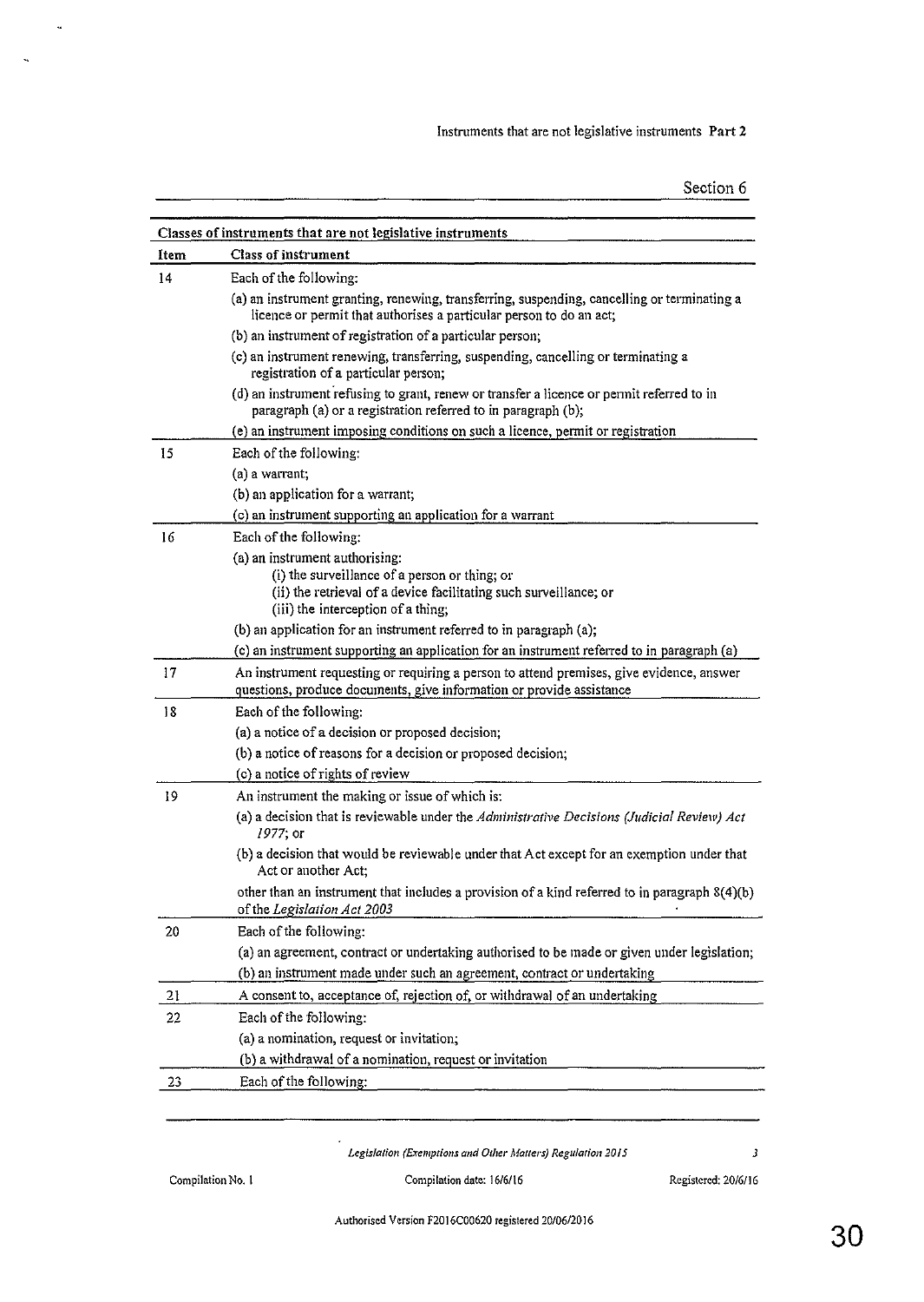Part 2 Instruments that are not legislative instruments

Section 6

 $\hat{\phi}$ 

 $\ddot{\phantom{0}}$ 

 $\ddot{\phantom{a}}$ 

|      | Classes of instruments that are not legislative instruments                                                                                                                                                          |
|------|----------------------------------------------------------------------------------------------------------------------------------------------------------------------------------------------------------------------|
| Item | <b>Class of instrument</b>                                                                                                                                                                                           |
|      | (a) an application for an order, direction or other instrument (a court or tribunal<br>instrument) to any of the following (a relevant person or body), or a withdrawal of<br>such an application:<br>$(i)$ a court; |
|      | (ii) a Judge or a Magistrate (including a Judge or Magistrate acting in a personal<br>capacity);<br>(iii) an officer of a court;                                                                                     |
|      | (iv) a tribunal;                                                                                                                                                                                                     |
|      | (v) the Fair Work Commission;                                                                                                                                                                                        |
|      | (vi) a member or an officer of a tribunal or the Fair Work Commission;                                                                                                                                               |
|      | (b) a court or tribunal instrument made in response to an application to a relevant person or<br>body;                                                                                                               |
|      | (c) a court or tribunal instrument made by a relevant person or body in proceedings or in<br>dealing with a matter                                                                                                   |
| 24   | A practice direction made by a court or tribunal                                                                                                                                                                     |
| 25   | An assessment of tax                                                                                                                                                                                                 |
| 26   | A garnishee notice                                                                                                                                                                                                   |
| 27   | Each of the following:                                                                                                                                                                                               |
|      | (a) an instrument remitting or waiving a penalty in relation to a particular person;                                                                                                                                 |
|      | (b) an instrument discharging or extinguishing a liability in relation to a particular person                                                                                                                        |
| 28   | An infringement notice                                                                                                                                                                                               |
| 29   | Each of the following:                                                                                                                                                                                               |
|      | (a) an instrument varying, in a particular case, the time for a particular act to be done or a<br>particular event to occur;                                                                                         |
|      | (b) an instrument extending or shortening, in a particular case, a time period in which a<br>particular act is to be done or a particular event is to occur                                                          |
| 30   | An instrument that renews, transfers, suspends, cancels or terminates a right created or an<br>obligation imposed by an instrument that is not a legislative instrument                                              |
| 31   | An instrument that amends or repeals an instrument that is not a legislative instrument                                                                                                                              |
| 32   | A corporate plan (however described)                                                                                                                                                                                 |
| 33   | A law of a self-governing Territory                                                                                                                                                                                  |
| 34   | Each of the following:                                                                                                                                                                                               |
|      | (a) a law of a State or self-governing Territory that applies in a non-self-governing<br>Territory;                                                                                                                  |
|      | (b) an instrument made under such a law                                                                                                                                                                              |
| 35   | An Ordinance of the former Colony of Singapore that applies in a non-self-governing<br>Territory and an instrument made under such an Ordinance                                                                      |
| 36   | An instrument that is a notifiable instrument referred to in the table in section 8                                                                                                                                  |
|      | (2) An instrument is not included in a class of instruments referred to in an item of<br>the table in subsection $(1)$ if:                                                                                           |
|      | (a) the instrument is of a kind that is declared to be a legislative instrument by<br>section 10 of the Act; or                                                                                                      |
|      |                                                                                                                                                                                                                      |

*Legislation (Exemptions and Orher Matrers) Regulation 2015* 

 $\bar{\beta}$ 

4

Compilation No. 1 Compilation date: 16/6/16 Registered: 20/6/16

 $\overline{a}$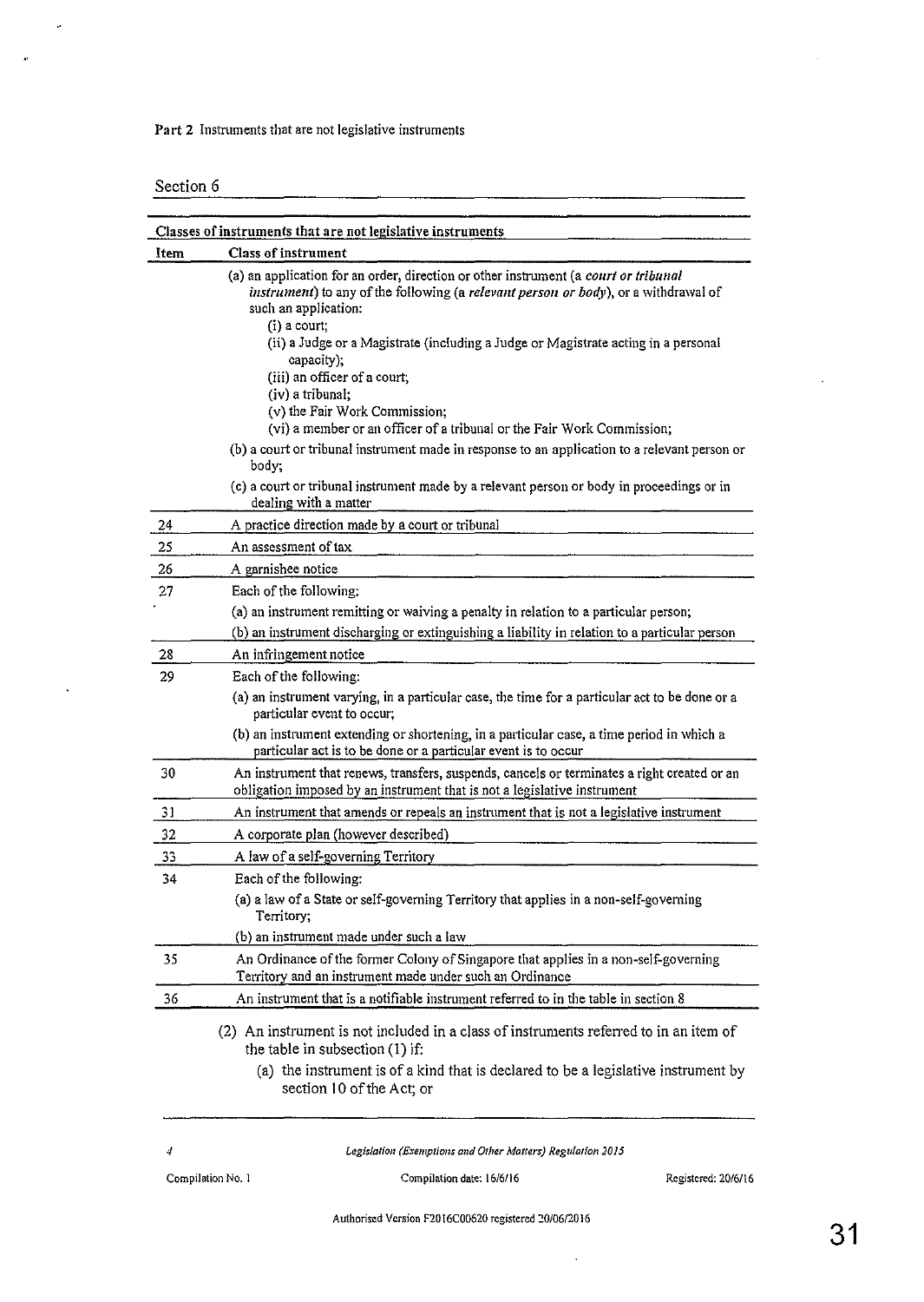(b) the instrument has effect other than as provided in the item or any other item of the table (disregarding any application, saving or transitional provisions in the instrument).

#### 7 Particular instruments that are not legislative instruments

ķ.

 $\ddot{\phantom{0}}$ 

For paragraph 8(6)(b) of the Act, each instrument referred to in an item of the following table is not a legislative instrument.

| Particular instruments that are not legislative instruments |                                                                                                                                                                                                                                                                                                                  |  |  |
|-------------------------------------------------------------|------------------------------------------------------------------------------------------------------------------------------------------------------------------------------------------------------------------------------------------------------------------------------------------------------------------|--|--|
| <b>Item</b>                                                 | Instrument                                                                                                                                                                                                                                                                                                       |  |  |
| L                                                           | Each of the following:                                                                                                                                                                                                                                                                                           |  |  |
|                                                             | (a) a declaration made under regulation 6 of the Airspace Regulations 2007;                                                                                                                                                                                                                                      |  |  |
|                                                             | (b) a determination made under subregulation 9(2) of those Regulations                                                                                                                                                                                                                                           |  |  |
| $\overline{2}$                                              | An order made by the Commissioner under section 38 of the Australian Federal Police<br>Acı 1979                                                                                                                                                                                                                  |  |  |
| 3                                                           | A determination made under section 32 of the Australian Postal Corporation Act 1989                                                                                                                                                                                                                              |  |  |
| 4                                                           | A guideline given under section 8A of the Australian Security Intelligence Organisation<br><i>Act 1979</i>                                                                                                                                                                                                       |  |  |
| 5                                                           | Each of the following:                                                                                                                                                                                                                                                                                           |  |  |
|                                                             | (a) an instrument made under the Aviation Transport Security Act 2004 (other than a<br>regulation made under that Act or an instrument made under section 107 of that Act);                                                                                                                                      |  |  |
|                                                             | (b) an instrument made under a regulation made under that Act                                                                                                                                                                                                                                                    |  |  |
| 6                                                           | A notice given under subsection 10(2) of the Census and Statistics Act 1905                                                                                                                                                                                                                                      |  |  |
| 7                                                           | Each of the following:                                                                                                                                                                                                                                                                                           |  |  |
|                                                             | (a) a determination made under section 48, 65, 73, 76 or 76A of the Commonwealth<br>Electoral Act 1918,                                                                                                                                                                                                          |  |  |
|                                                             | (b) a direction made under section 59 of that Act;                                                                                                                                                                                                                                                               |  |  |
|                                                             | (c) an instrument made under section 80 of that Act                                                                                                                                                                                                                                                              |  |  |
| 8                                                           | A record-keeping rule made under subsection 151BU(1) of the Competition and Consumer<br>Act 2010 for and in relation to one or more specified carriers or one or more specified<br>carriage service providers (other than a carrier or carriage service provider specified by<br>inclusion in a specified class) |  |  |
| 9                                                           | An instrument (other than a regulation or other instrument that was disallowable before<br>1 January 2005) made under the Corporations Act 2001 that, in relation to:                                                                                                                                            |  |  |
|                                                             | (a) a specified person (other than a person specified by membership of a class) or to<br>persons associated with that specified person; or                                                                                                                                                                       |  |  |
|                                                             | (b) a specified facility (other than a facility specified by membership of a class); or                                                                                                                                                                                                                          |  |  |
|                                                             | (c) a specified financial product (other than a product specified by membership of a class);                                                                                                                                                                                                                     |  |  |
|                                                             | has the effect of:                                                                                                                                                                                                                                                                                               |  |  |
|                                                             | (d) exempting the person, facility or product from the rules made under that Act; or                                                                                                                                                                                                                             |  |  |
|                                                             | (e) modifying the operation of the rules made under that Act in their application to the<br>person, facility or product                                                                                                                                                                                          |  |  |
| 10                                                          | Each of the following:                                                                                                                                                                                                                                                                                           |  |  |
|                                                             | (a) an instrument made under section 161J of the Customs Act 1901;                                                                                                                                                                                                                                               |  |  |

*Legislation (Exemptions and Other Malfers) Regulation 2015* 5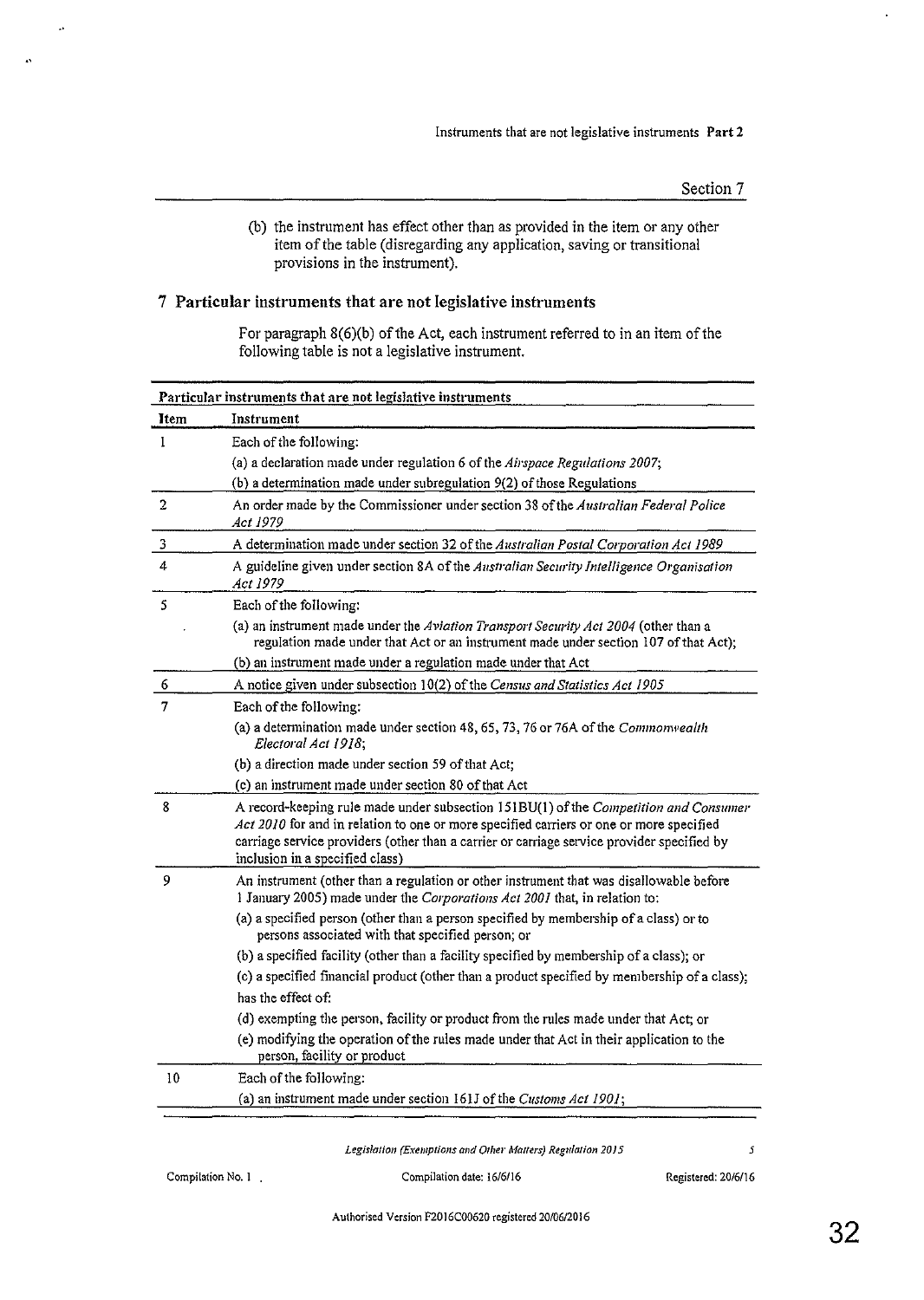

# **Migration Act 1958**

No. 62,1958

..

 $\ddot{\phantom{a}}$ 

## **Compilation** No. **131**

| Compilation date:                                                                              |  | 1 July 2016      |  |
|------------------------------------------------------------------------------------------------|--|------------------|--|
| Includes amendments up to:                                                                     |  | Act No. 34, 2016 |  |
| Registered:                                                                                    |  | 4 July 2016      |  |
| This compilation is in 2 volumes                                                               |  |                  |  |
| sections $1-261K$<br>Volume 1:<br>sections 262–507<br>Volume 2:<br>Schedule<br><b>Endnotes</b> |  |                  |  |
| Each volume has its own contents                                                               |  |                  |  |

This compilation includes commenced amendments made by Act No. 59, 2015

Prepared by the Office of Parliamentary Counsel, Canberra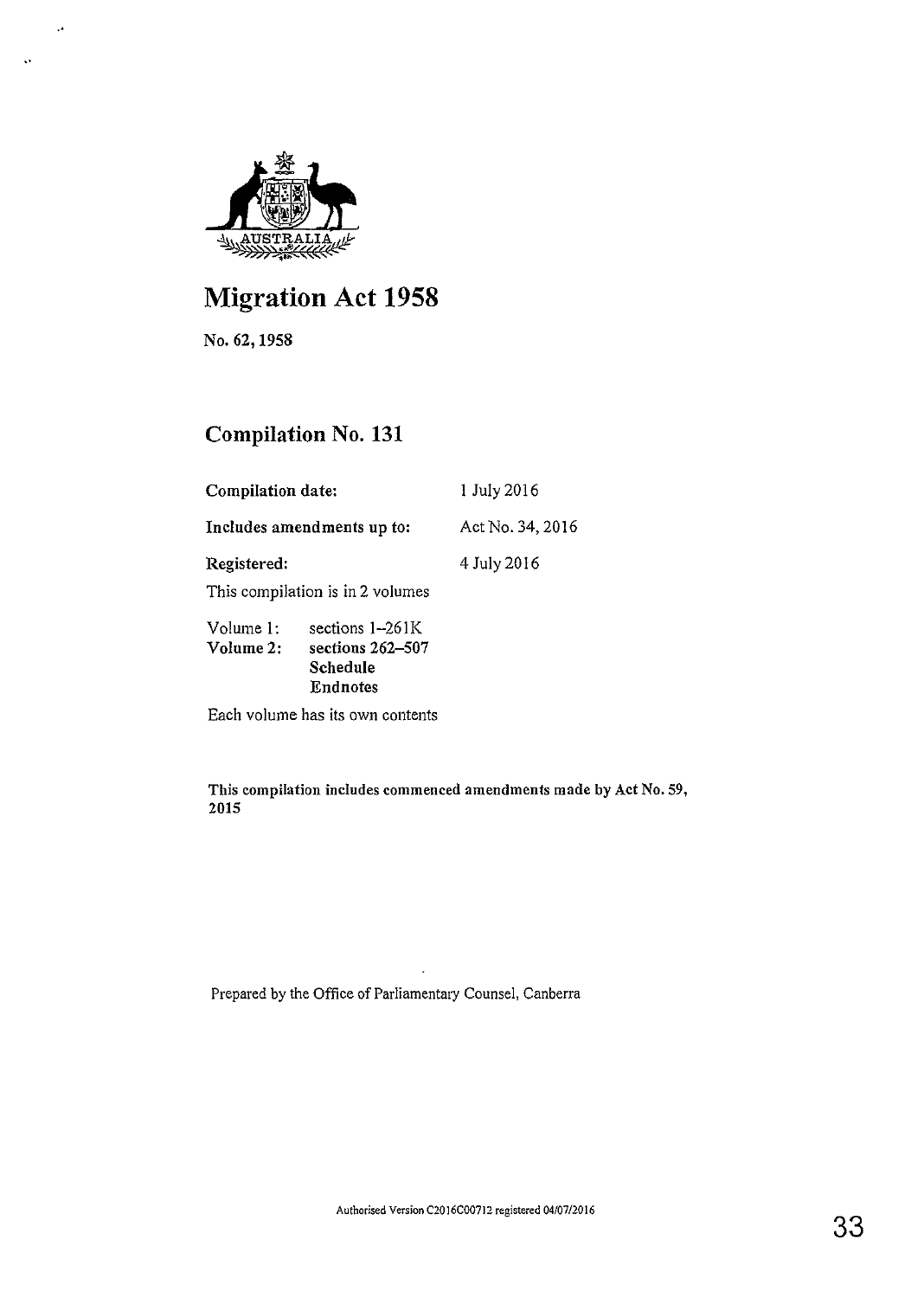#### 495B Minister may substitute more favourable decisions for certain computer-based decisions

- (I) The Minister may substitute a decision (the *substituted decision)*  for a decision (the initial *decision)* made by the operation of a computer program under an arrangement made under subsection 495A(l) if:
	- (a) a certificate under paragraph  $271(1)(1)$  relates to the computer program and to the initial decision; and
	- (b) the certificate states that the computer program was not functioning correctly; and
	- (c) the substituted decision could have been made under the same provision of the designated migration law as the initial **decision; and**
	- (d) the substituted decision is more favourable to the applicant.
- (2) The Minister does not have a duty to consider whether to exercise the power under subsection (I) in respect of any decision, whether he or she is requested to do so by the applicant or by any other person, or in any other circumstances.
- (3) Subsection (1) has effect despite:
	- (a) any law of the Commonwealth; or
	- (b) any rule of common law;
	- to the contrary effect.

#### 496 Delegation

.·

,•

- (1) The Minister may, by writing signed by him or her, delegate to a person any of the Minister's powers under this Act.
- (lA) The delegate is, in the exercise of a power delegated under subsection (1), subject to the directions of the Minister.
	- (2) The Secretary may, by writing signed by him or her, delegate to a person any of the Secretary's powers under this Act.

*Migration A er 1958 347*